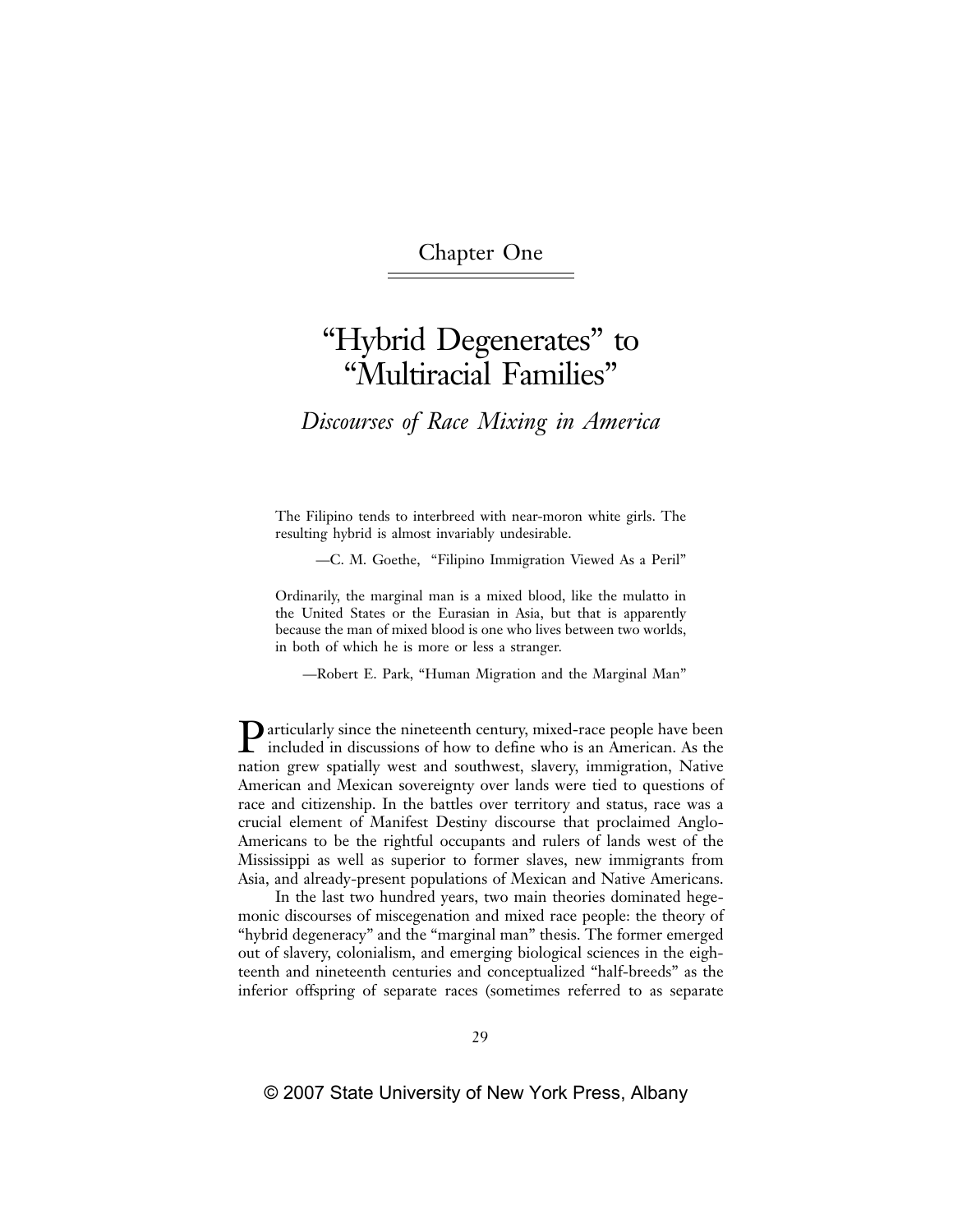species).1 The marginal man idea was conceived in the rise of the social sciences in the first decades of the twentieth century, rescripting the inferiority of mixed-race people as a product of social tensions and psychological trauma rather than the biological incompatibility of the parents.

Much of the recent boom in scholarly literature on passing, multiracial people, and miscegenation focuses on Black/White race mixing, but dominant discourses were not limited to that particular interaction.<sup>2</sup> Although some argue that the opposition of Black and White is the bedrock of and affects the dynamics of all race relations in the United States,<sup>3</sup> dominant discourses included specific antimiscegenation references to any group deemed Other or threatening to White hegemony through purity. Thus, although I do not have the space to provide a full census of the literature available, in this introduction I have endeavored to include an array of sources to introduce the reader to examples of antimiscegenation narratives involving people of Asian-, African-, Hispanic-, and Native American ancestry. 4 Whether or not the Black/White divide serves as the basis for all other iterations of antimiscegenation discourses, the hegemonic response to race mixing included and adversely affected all people of color. Additionally, I include examples from various media and genres to show how prevalent and popular narratives of mixed race were, and how, whichever the group, racially mixed individuals or interracial couples were almost always rendered with suspicion, condescension, disgust, exoticism, or some mixture of these. In a later section, I also provide readers with a section illustrating how Black journalists and authors have approached race mixing, to provide contrast and to foreshadow the conflicts and controversies encountered later in the case studies. This section emphasizes the importance of the counterhegemonic narratives produced in the Black press, and demonstrates further how widespread and contentious issues of miscegenation were within the Black public sphere.

#### Hybrid Degenerates

The hegemonic view of mixed-race people in the nineteenth century was that persons from different racial groups were nearly (or for some, actually) different species. Thus, a sexual "amalgamation" of two races would produce defective hybrid offspring, similar to hybrid pairings in the animal world. Theorists of "hybrid degeneracy" were part of the mainstream scientific community, and published work well into the twentieth century.5 These scholars believed that mulattos, mestizos, and Eurasians lacked physical, mental, and moral strength. Merging superstition, theology, and Darwin's theory of evolution, scientists of amalgamation and eugenicists measured heads, sex organs, and other body parts to prove the superiority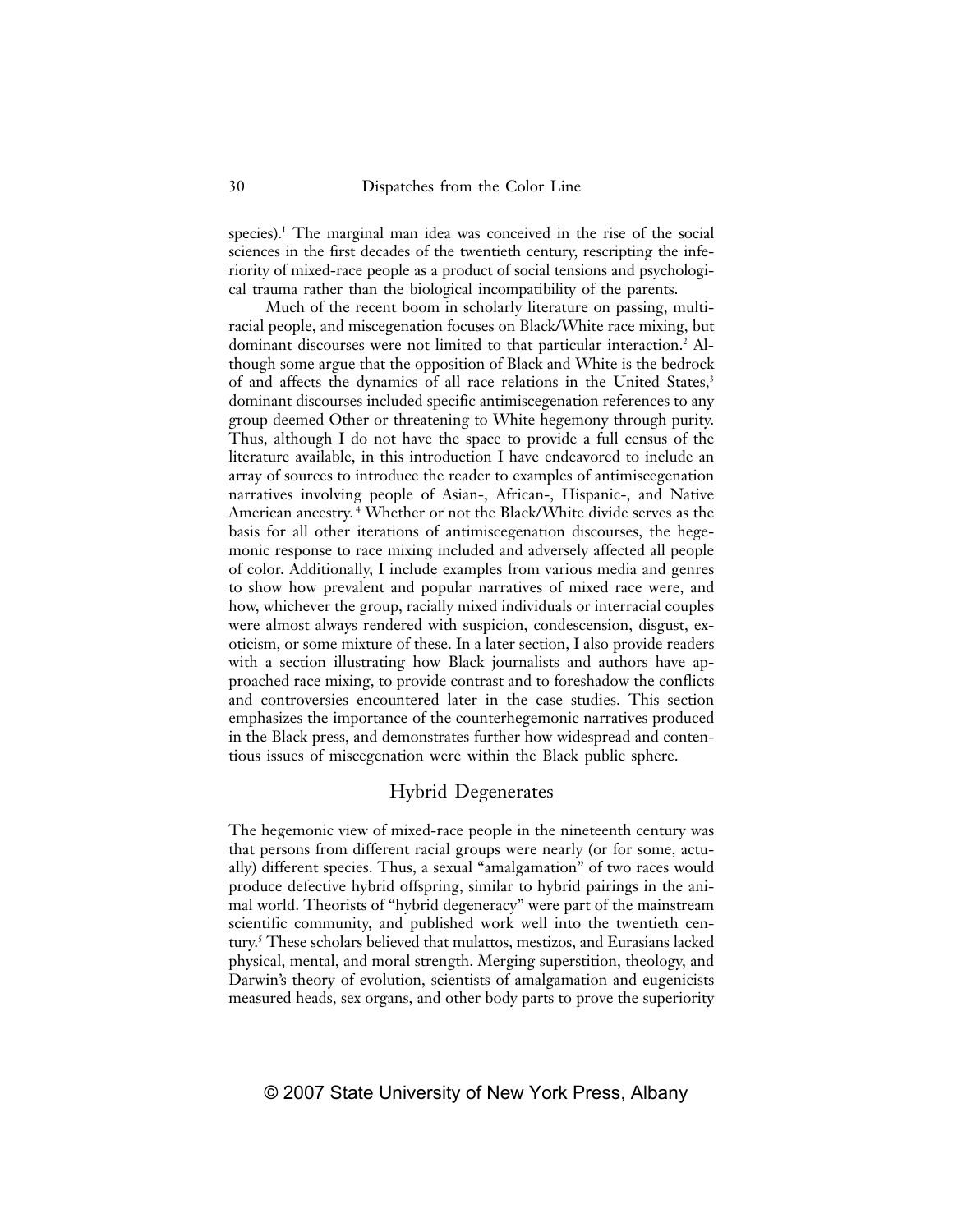of Whites over people of color.6 In addition to reinforcing their theories that "full-blood" Africans, Asians, and Native Americans were mentally and/or physically inferior to "Nordics" and "Aryans," these scholars aimed to demonstrate scientifically "the disharmonic phenomena in half-breeds."7 Beyond academia, this (pseudo)science reinforced antimiscegenation laws and racist social sentiments, and was used to justify everything from the enslavement of Blacks, to annexation of Mexican territory, to legislation barring Chinese and Japanese immigration. As such, discourses of multiracial people have been used to protect not only White identity, but White property and political privileges. In delimiting who could be included under the label "White," both law and custom reinforced White hegemony.<sup>8</sup>

Demonstrating racial difference and White superiority became key strategies in the debates over slavery, westward expansion, and other imperial projects. Historians and cultural critics have documented how Whites deployed theories of uncontrollable Black sexuality to conceal and excuse their sexual exploitation of enslaved women, brutalization of enslaved men and lynching of free Blacks.<sup>9</sup> In order to justify the one-drop rule, which made any child of one White and one Black enslaved parent a slave, theologians, scientists, and politicians drew upon various bodies of "evidence" to prove these offspring did not have the capacity for full citizenship as their "pure" White siblings did.10

Cynthia Nakashima describes how hybrid degeneracy theory was used to argue that "mestizo" Mexicans were unfit to govern themselves, justifying White confiscation of Mexican-held territories and denial of full citizenship to certain people of Mexican descent.<sup>11</sup> Nakashima notes that "[t]he connection between the scientific and theological aspects of hybrid degeneracy comes from the idea that what is 'unnatural' is also against God's wishes," thus the hegemonic wisdom concerning mixedrace people supported the evangelical nature of Manifest Destiny: Whites were not only destined to rule the West, but also were naturally more fit and morally bound to rule over those people of color who existed there. In the wake of the Mexican American War, this logic played out in the newly annexed territories of the United States, operating to exclude people of partial Mexican and/or African descent from citizenship.12 The new southwestern U.S. states rejected Mexico's inclusion of *mestizos* and *afromestizos* in its citizenry, and denied non-White Mexicans living in U.S. territory citizenship, while granting U.S. citizenship to many White Mexicans who remained in newly annexed lands.<sup>13</sup>

In a similar vein, the allegedly inferior moral and physical faculties of Eurasians were integrated into discussions and policies for curtailing Asian immigration. Americans borrowed theories from English and French colonists who wrote treatises on the inferiority of children born of White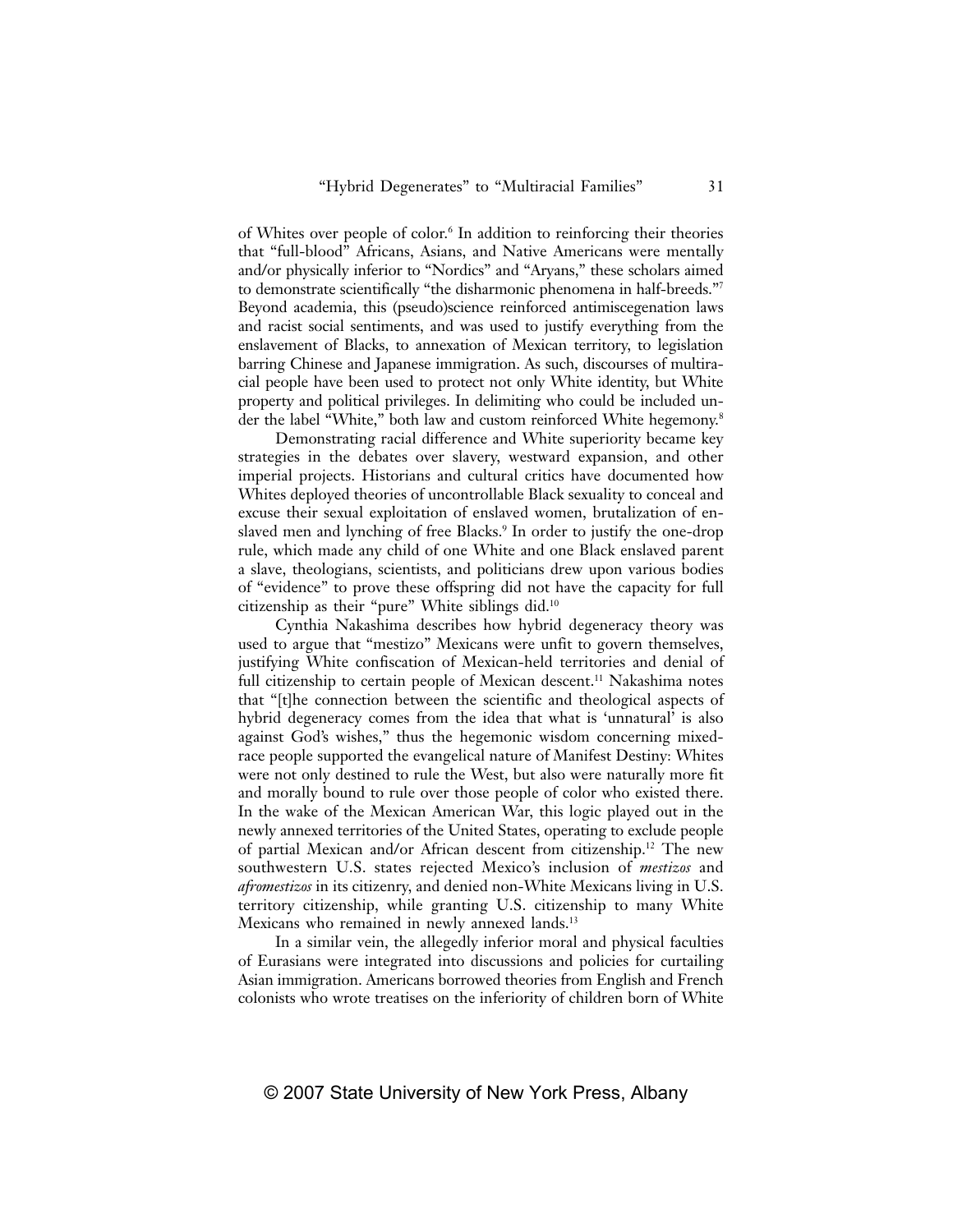and Asian parents. White politicians warned that male Asian immigrant laborers would marry White women or bring in a "horde" of brides that would have higher birthrates than Whites, increasing competition for jobs and land. Hysteria over population growth rates and racial interbreeding informed much of the "Yellow Peril" rhetoric. Madison Grant's popular book, *The Passing of the Great Race*, 14 advocated extending the onedrop rule beyond Blacks to all other "inferior races," including "Hindus, Asians in general, Jews, Italians, and other Southern and Eastern European peoples."15 Congressmen used Grant's arguments to argue for laws barring "inferior" immigrants, such as Asians.16 In a 1921 essay for *Good Housekeeping*, Vice-President Calvin Coolidge declared that the laws were necessary because "[t]he hybrid is clearly both a diseased entity that could only perpetuate that illness and a sign of a monstrous union" of different races.17 Mixing with the wrong kind of immigrants, he and many others believed, would "dilute" superior White American blood beyond reckoning.

The "half-breed" status of certain Native Americans was another topic of discussion for the federal government. Depending on the government's goal, mixed-blood Native Americans were defined differently. If "mixed-bloods" had ties to White communities and were sympathetic to government policies, they were often portrayed as superior to their "full-blood" counterparts. If they were allied with their tribe, they were usually excoriated as degenerates. "At best," Terry Wilson relates, "these children were 'marginal people of minor significance'; individuals who excelled as leaders were 'renegades' or 'designing half-breeds.' "<sup>18</sup> By stereotyping mixed-race Native Americans as "degenerates" less worthy of land or status than "full-bloods," Karren Baird-Olson describes how the government used the blood-quota system to undermine indigenous definitions of family and tribal status. In contrast to the blood quantum used by the Bureau of Indian Affairs (BIA) and other government agencies, many Native American tribes understood tribal status as determined "by family lineage, marriage, adoption, or . . . long-term membership and commitment to the various communities." Thus, enforcing blood-quantum rules had the dual effect of decreasing population counts and assimilating Native Americans into the hegemonic racial structure of hypodescent.<sup>19</sup>

#### The Marginal Man

In the decades between the world wars, the Anglo-American foreign policy establishment, along with select few domestic politicians, predicted that racial problems could destabilize their international hegemony.<sup>20</sup> In European-held colonies as well as in America's Deep South and northern industrialized cities, tensions around color, caste, and class were deemed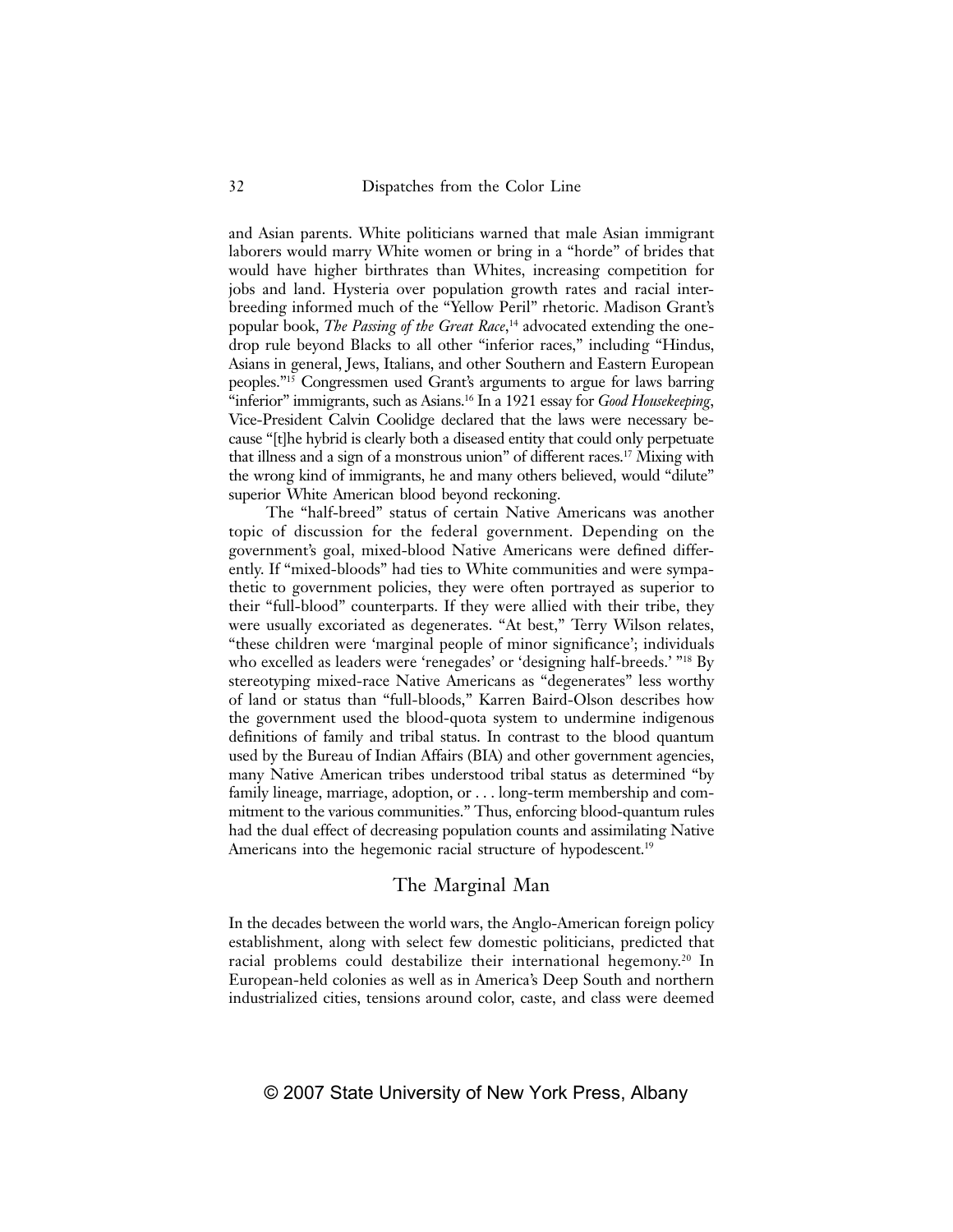a liability. This concern supported the development of a new line of inquiry in the social sciences: race relations research. Frank Furedi stresses that the impetus of this research was to minimize damage to the national and world systems shaped by Whites; therefore, the main "problems" analyzed in much race relations research were people of color's "adjustments" to White rule. Although many in the new field of race relations supported the expansion of legal rights for people of color, the overwhelming majority believed that "social equality" was out of the question.21 Through this research, "mixed-bloods" were offered (again) as scientific justification for continued social segregation and other restrictive policies and practices. In the new social science, however, the mulatto was not described in terms of biological deficiency, but in terms of psychological and social maladjustment.

According to sociologists, biracial people were "marginal" because they were incapable of settling into a role in society. Indeed, it was impossible for them to find an acceptable role, because their dual racial heritage warred both within their psyches and also between their parents' racial groups. In the quest to manage race relations without upsetting Whites, social scientists and elites found the marginal man thesis a more than adequate (and palatable) substitute for the racist theories of moral and physical degeneracy based in biology championed by the prior generation of scientists. Although as late as 1944, some scientists still published work on the degeneracy of "mixed bloods," theories of the maladjusted or "marginal" man had largely displaced the older research.<sup>22</sup>

Despite the substitution of psychological and social, rather than biological, reasons for the tragic condition of mixed-bloods, the marginal man hypothesis was no less racist in its implications for people of color. "This perspective readily lent itself to an apologetic interpretation, where the maladjusted mind rather than the problems of colonial domination or racial oppression, became the problem."23 Thus, emerging nationalisms and racial consciousness of people of color around the globe were explained as the products of dissatisfied "native intellectuals" and "halfbreeds." Some Whites hypothesized (and feared) that this group of marginal men would be more likely to lead insurgencies as a result of their inability to accept their subordinate place in the Anglo-American social matrix; others didn't predict organized resistance, but rather violent, isolated outbursts of frustration emanating from the mixed-blood's tragic placement in a race/class limbo. No matter the social result, the mixed-blood person was theorized in social science as a problem, and one to be avoided by retaining existing social and legal restrictions on race mixing. $24$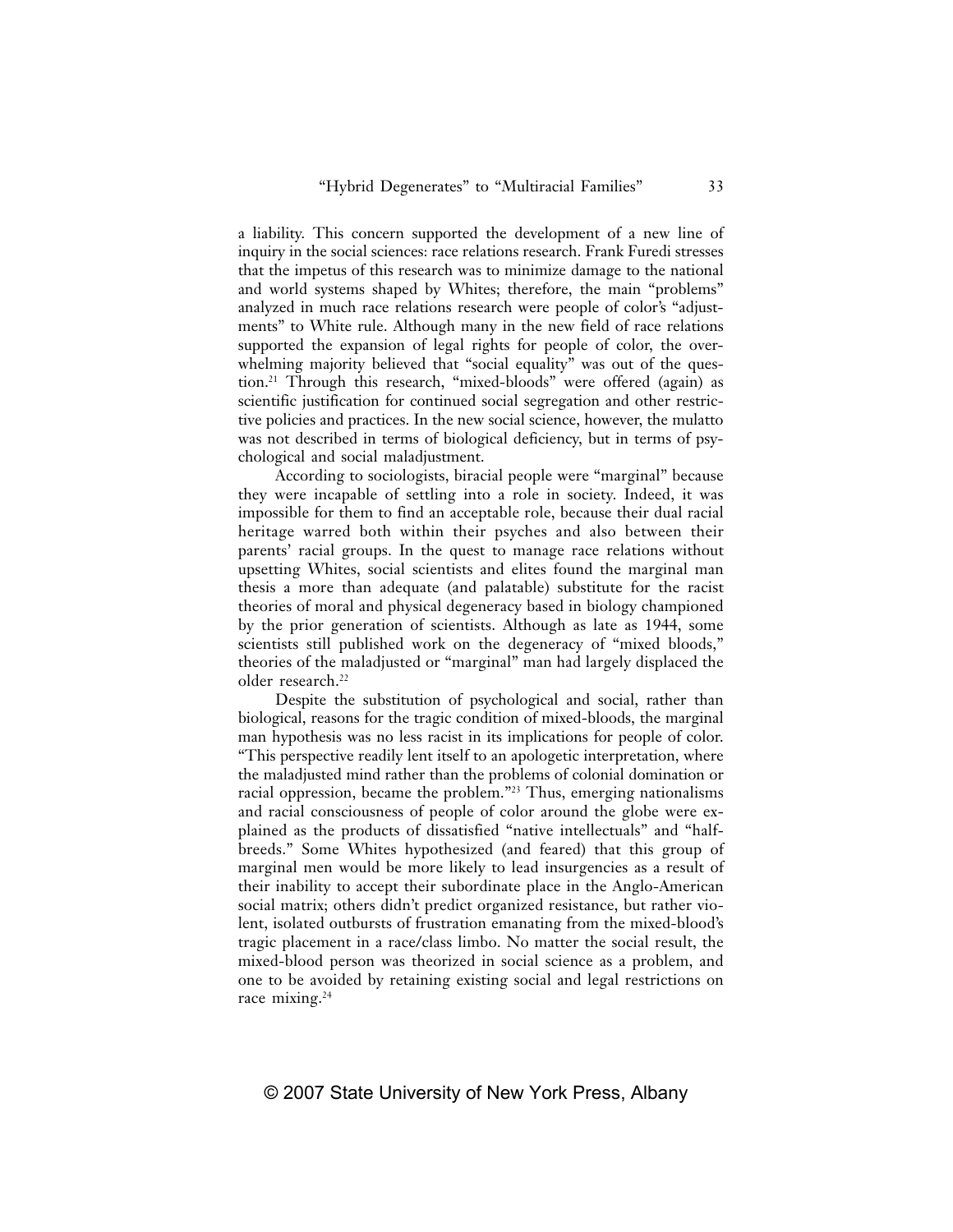### Tragic Romance, Shifty Immigrants, and Passers: Race Mixing in Popular Media

Throughout the nineteenth and twentieth centuries, the mulatto, mestizo, half-breed, and miscegenation were important topics in multiple discursive domains. The burgeoning popular media drew upon scholarly theories of race mixing to create narratives and stereotypes that continue to resonate into the twenty-first century. Scientific theories were dramatized and disseminated widely in popular culture. Dramas centered around the horrors of race mixing were commonplace in works by authors, filmmakers, playwrights, and journalists. Although these texts emphasized different issues, four common themes are clear in media concerning race mixing: (1) miscegenation and mixed-race people are a source of pollution of "pure" Whiteness and/or a pure nation; (2) miscegenation and mixed-race people are tragic, unnatural phenomena; (3) mixed-race people are psychologically damaged outcasts, angry at both parents' racial groups; and, (4) miscegenation and mixed-race people are exotic and desirable, yet ultimately forbidden to Whites.<sup>25</sup>

#### *The Passer*

The fear that an unmarked person of African descent—someone passing—would infiltrate White society was a regular feature in popular books, films, and the news. The ability to "read" blackness in a person whose physical attributes were not clearly "African" was a popular theme and plot device in American novels.26 One of the most prolific writers who used miscegenation as a key theme was Thomas Dixon, author of *The Clansman*, 27 the story that was transformed in 1915 by D. W. Griffith into the first blockbuster film, *Birth of a Nation*. 28 In Dixon's work, Whitelooking mulatto characters revealed their inferiority through violence, wanton sexual desire for White women, and deficient character. Cathy Boeckmann explains that even though Dixon and other authors conceded that "black blood" is not always physically visible, they believed that the "degeneracy" of mixed-race people would be expressed in their faulty character. Thus, "looking white" would never translate to truly "acting white" or having the essence of whiteness in one's soul.<sup>29</sup>

Beyond Dixon's tales, the plots of many sentimental novels turned on whether the White hero or heroine would realize that his/her beloved was passing for white before it was too late.<sup>30</sup> Passing characters expressed fears that their children would be born with dark skin or some other telltale mark of Blackness, ruining their charade; the families of their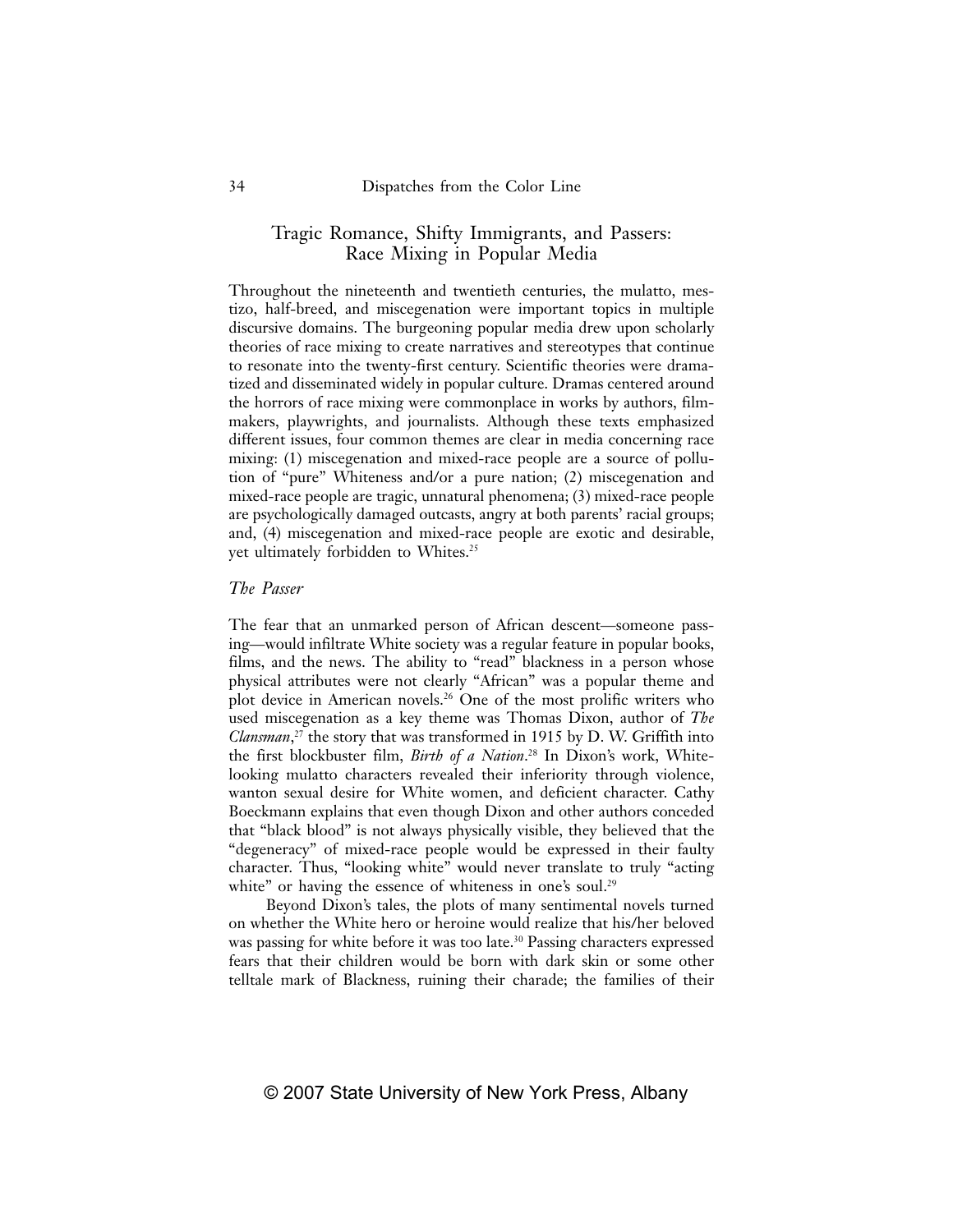duped fiancés investigated their backgrounds tirelessly to test their suspicions. Many plots turned on a White hero or heroine's ability to "see" the mark of Blackness somewhere on the mulatta fiancee's body, often in the "bluish tinge" underneath the suspect's fingernails.31 In other dramatic scenarios, tragedy ensues for mixed-blood women, who had been reared as Whites. Inevitably they discover on the eve of marriage or motherhood that they have the "taint" of Black blood. This discovery often leads to public shame, exile, or death, either from a tragic illness, suicide, or murder.<sup>32</sup>

Accounts of passing and miscegenation appeared frequently in the news as well, providing lurid scandals of betrayal and shame for readers. One of the most infamous was the *Rhinelander v. Rhinelander* case of 1925. Attorneys for White heir Leonard Rhinelander claimed that his wife, Alice, had failed to disclose her Black ancestry before their marriage, thus "passing" and fraudulently marrying into his blueblood family.33 Attorneys for Alice Rhinelander countered that her physiology obviously revealed her Black identity. As argued by her lawyers, proof of Alice's innocence resided, ironically, in the preternatural ability of Whites to "see" through her white-looking skin.<sup>34</sup> Newspapers from New York to Des Moines had a field day with the case, publishing excerpts from love letters read in the courtroom as evidence.<sup>35</sup> Sensational cases such as the Rhinelanders' kept the issues of miscegenation and passing in the public eye across the nation.36

Tragic and/or duplicitous characteristics were not uniquely assigned to those of Black/White descent in popular media. Nakashima asserts that "by the time of the Civil War and the Mexican American War, the American public had already become familiar with the tormented, pathetic, and often dangerous multi-racial Black-White and Indian-White, and to some extent the Mexican-White, all of whom were favorite character types in mainstream fictional literature."37 Unlike depictions of African-descended mixed bloods, artists typically did not imagine Eurasians who could pass for White. "Yellow Peril" narratives depicted biracial characters with clear "oriental" or "Mongoloid" physical features. Concerns about Asian immigration and how it threatened the United States' purity as a nation of White Americans dominated these tales; contamination—of individual bodies and the soul of the country—was the main fear. As with mulatto/a-White pairings, White-Eurasian love affairs almost always ended tragically for both the White and Asian partner, in death or disease. "But before his or her untimely demise, the Eurasian . . . is an especially persuasive witness to the racial and cultural superiority of Whites over Asians, and of the 'unassimilability' of Asians into mainstream America."38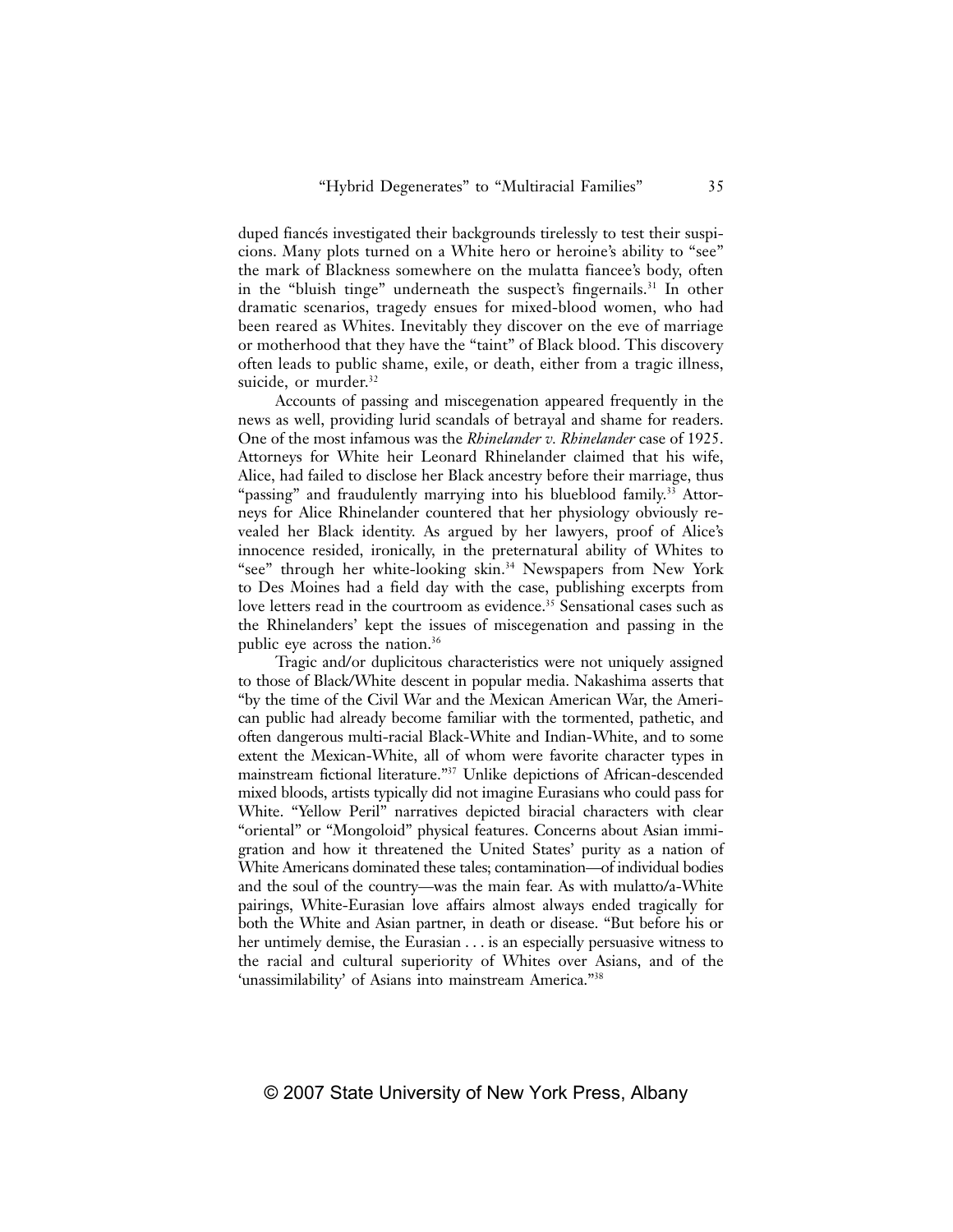The 1904 opera *Madame Butterfly* is, perhaps, the best-known template for doomed Asian-White lovers and the danger of possible offspring.<sup>39</sup> Cio-cio San (Madame Butterfly) falls in love with a philandering White U.S. naval officer. She bears his child after he abandons her and remains loyal to him against her father's wishes and cultural expectations. When her husband returns three years later with a new White wife, Cio-cio San kills herself, hoping that her son (nicknamed "Trouble") will be able to live a respectable life without the shame of his abandoned mother. Butterfly's wish for her Asian-White son, however, was not realized in later tales of mixed-race Asians. The central Japanese-European character in the 1921 novel *Kimono* was, notably, described in terms consonant with the marginal man thesis: "A butterfly body with this cosmic war shaking it incessantly. Poor child! No wonder she seems always tired!"40 This "butterfly" daughter of a Chinese criminal, who murdered her White mother, is literally killed by her Asian heritage: her evil Chinese father dispatches her before she can expose him to the police. The same novel also contains a "psychotic Eurasian character, Yae Smith, who is described as a 'bundle of nerves' . . . doomed to a life astray between light and darkness."41 A similar character appeared in the 1936 film serial "Shadow of Chinatown." Portrayed by horror-film actor Bela Lugosi, this insane Eurasian chemist blamed and hated both Whites and Chinese for his pariah status.42

In contrast to narratives of Black/White and Asian/White miscegenation, Native American/White pairings were sometimes portrayed "positively." To be sure, many pulp novels and Westerns contained plots with lustful Indians kidnapping White women; however, the status of Native Americans as original inhabitants of the land elicited specific anxieties about citizenship and belonging. In her analysis of silent Westerns, Joanna Hearne illustrates how the bodies of Native American characters in movies such as *Squaw Man* and *Maya, Just an Indian*, become vehicles for Whites to legitimately take hold of natural resources and land previously owned by tribes.43 Cross-racial romances still fail in these narratives, but White characters do not uniformly reject the children born of these unions as in much of the tragic mulatto and passing literature. Hearne explains that "these early Westerns . . . provide a composite narrative that depicts the white 'family' on the land emerging from the 'broken home' of a previous mixed-race marriage, and that equates children, land, and gold as the spoils of failed romance, not of war."<sup>44</sup> The painful results of White conquest were reimagined as failed romance, papering over the violence and injustices Native Americans experienced in this relationship. These fantasies, then, substituted individual relationships for institutional poli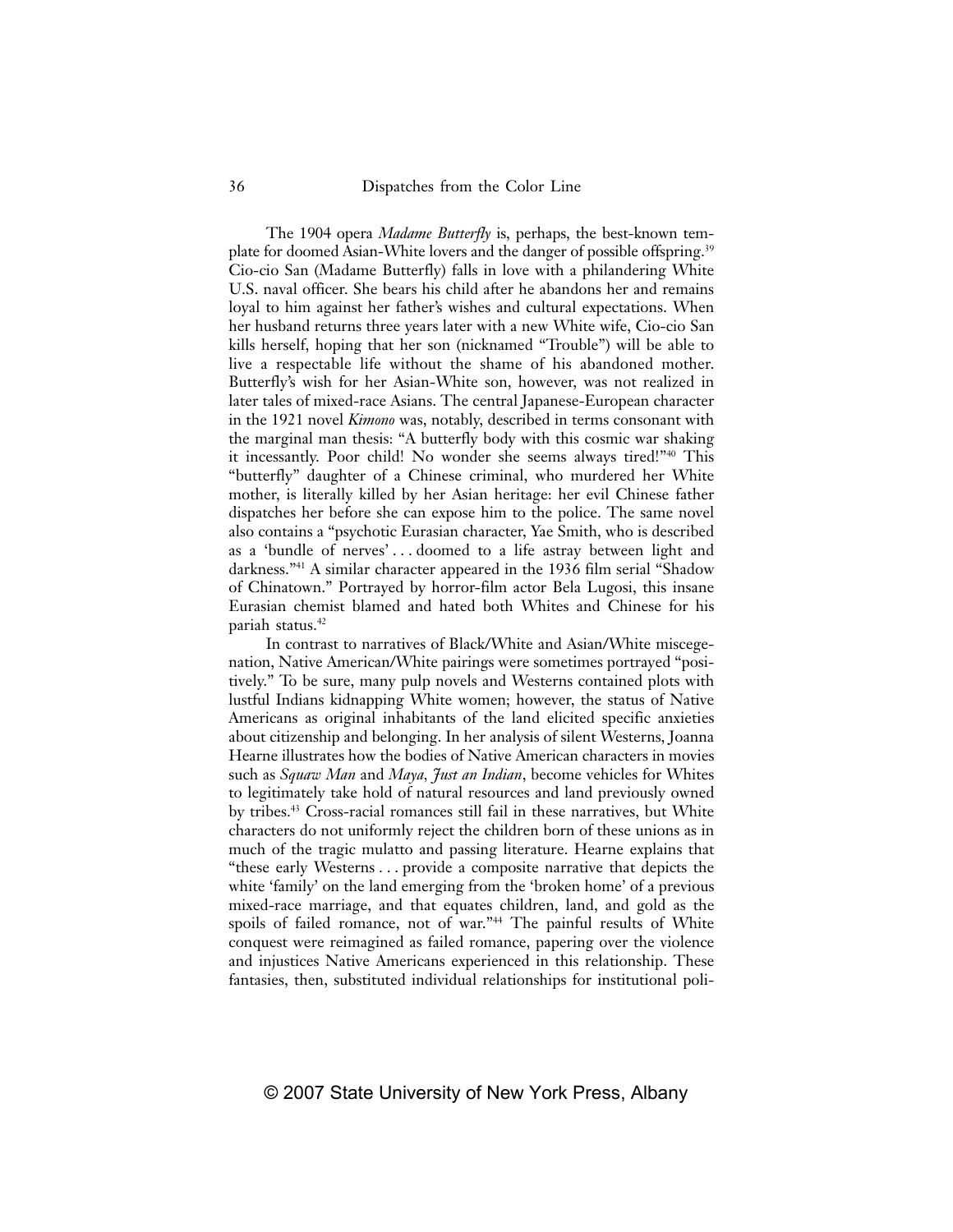cies. Unlike many narratives of Black/White children, in Westerns halfbreeds could gain the acceptance through proper cultural behavior, dress, and other intimate knowledge of how to act in White society.<sup>45</sup> These plots echoed government policies for assimilating Native Americans, such as taking children from their families to be fostered at White-run schools or in White homes, and other acts of coercion. Through cultural changes, intermarriage, and "gentle" displacement by White settlers, these films suggested, Native Americans would vanish from the landscape, making way for White Americans to prosper.<sup>46</sup>

These popular media narratives reveal different degrees of refusal to integrate or accept people of color in the American sociopolitical body. With the exception of Native Americans, complete rejection of interracial intimacy was the advice conveyed to readers in most tales. Even though a handful of silent westerns often portrayed Native heroines and halfbreed heroes with sympathy, like the Eurasian and the mulatto, there was no space for these people to coexist with Whites as equals; they must return to "their people," perish, or shed the remaining cultural markers and behaviors of people of color in order to achieve compatibility with the dominant group. Racial separation and hierarchy were depicted as necessary elements of the nation in these media texts. This pattern did not change significantly until the mid-twentieth century, when a handful of "progressive" race narratives emerged in dominant mass media.

#### Black Media on Passing and Miscegenation

The first part of this chapter summarized dominant narratives of passing and miscegenation in mass media of the late nineteenth and early twentieth centuries. Black media makers also produced narratives of race mixing, albeit they were often quite different than those created by their White counterparts. Rather than viewing mixed-race people and interracial sex from the hegemonic stance of White supremacy, Black authors of the nineteenth and early twentieth centuries were engaged in protest against slavery, racist stereotypes, and anti-Black violence. In their fight against racist discourse and practices, they attacked those elements of the dominant ideology that assigned deviance to all Black sexuality, outlawed miscegenation, and demonized mixed-race people. However, rejection of racist stereotypes and laws did not necessarily lead to acceptance of miscegenation, passing, or mixed-race people. Indeed, ambivalence and discomfort could be offered as the best descriptors for attitudes toward people of African descent who crossed temporarily or permanently—the color line.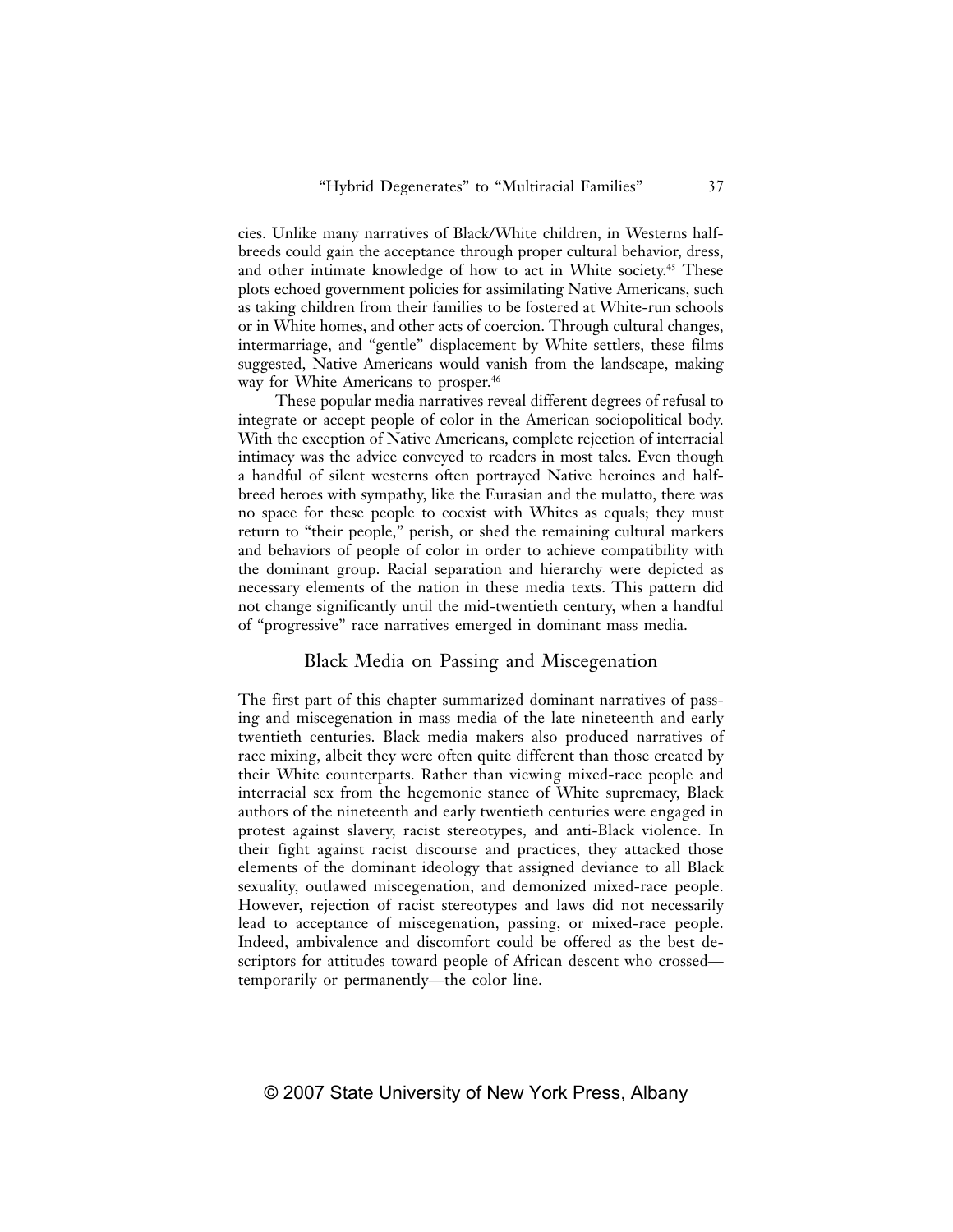#### *Interracial Sexual Exploitation*

The Lynching record for a quarter of a century merits the thoughtful study of the American people. It presents three salient facts:

*First: Lynching is a color-line murder*

*Second: Crimes against women is the excuse, not the cause*

*Third: It is a national crime and requires a national remedy.*

—Ida B. Wells, "Lynching, Our National Crime"

Before the end of slavery, abolitionist and Black-owned newspapers criticized White slaveholders' sexual exploitation of Black women, calling out the hypocrisy and barbarity of rape and the enslavement of their own flesh and blood.<sup>47</sup> After slavery, sexual exploitation and brutality continued under slightly different circumstances. Black journalists covered these issues, most famously with Ida B.Wells's antilynching investigations. Publishing first in her own paper, the Memphis *Free Speech*, and later the *New York Age*, Wells was determined to refute the prevailing White discourse of violent black sexuality. She deconstructed the sacred myth of lynching: that it was done to protect the honor of white women. She described this excuse famously in a May 1892 editorial as "a threadbare lie." Soon after, a White mob descended on the offices of *Free Speech* and destroyed the building, promising to kill her if she returned. The destruction of her paper and threats on her life only strengthened her resolve. T. Thomas Fortune, owner of the *New York Age*, offered her a job as soon as word of the mob violence hit New York City. After the first issue of the *Age* including Wells's investigations came out, Fortune had to print an extra edition of ten thousand to meet the demand of Black readers.<sup>48</sup> It is clear from her success as a writer that her portrayals of lynching and interracial sex resonated with a large number of African Americans. In her pamphlet, "Southern Horrors," Wells attacked the double standard in rape prosecutions: White women were granted protection of their virtue, while Black women's virtue was not even recognized. She also reported multiple instances where White women admitted to and continued consensual relationships with Black men, and how some of these women helped their lovers escape mob violence.<sup>49</sup> Wells's publications served as templates for future black journalists' accounts of lynching, miscegenation, and other aspects of race mixing. Confronted with a new wave of racist violence at the end of World War I, the Black press continued to speak out against sexual stereotypes.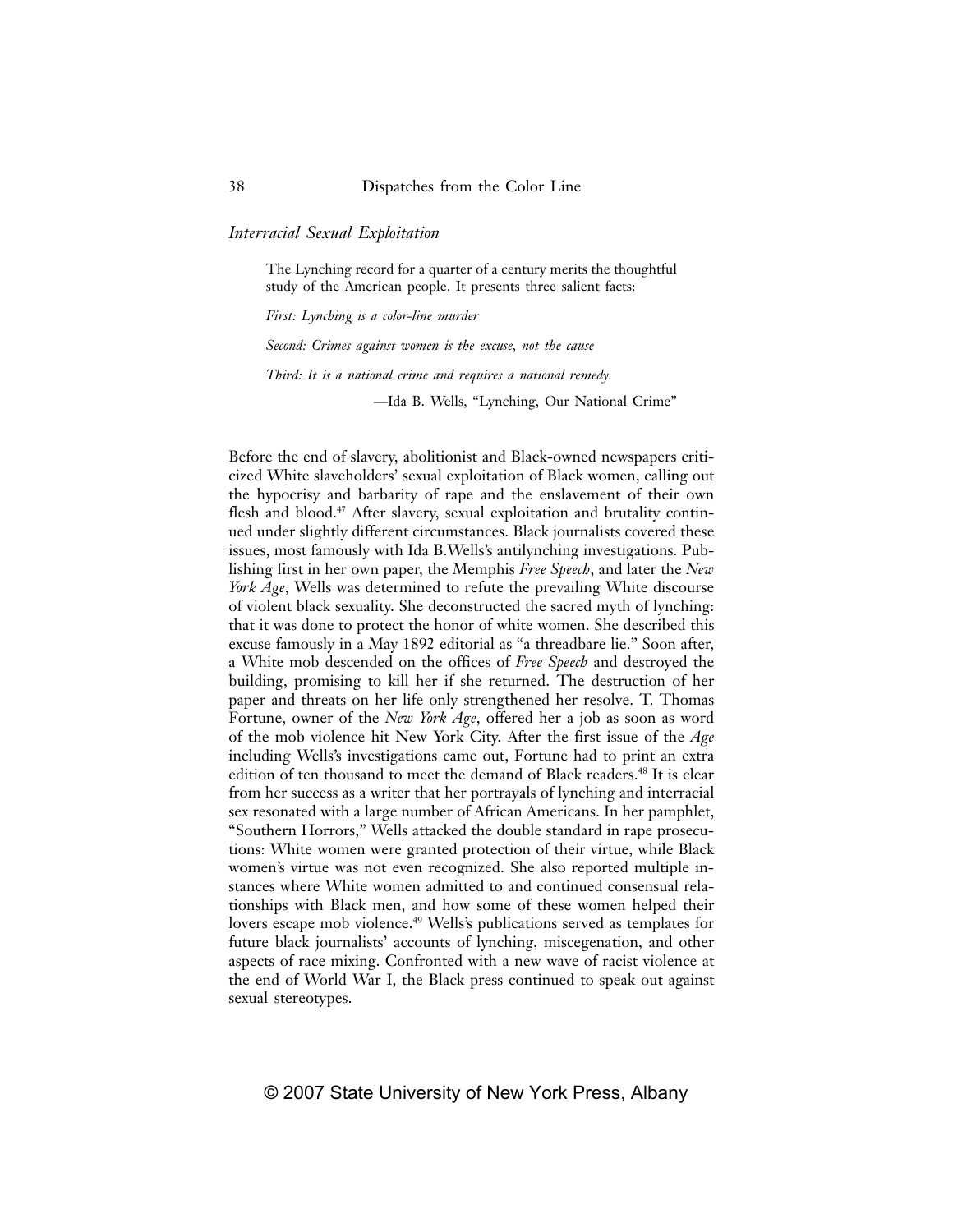The golden age of the Black press began in the years leading to World War I, as circulation reached into the hundreds of thousands.<sup>50</sup> The *Chicago Defender,* cited by many historians as one of the most influential Black papers, contained many articles about miscegenation and racial violence.<sup>51</sup> A fast-growing Black audience rewarded papers such as the *Defender* for calling Whites on their sexual hypocrisies, and for encouraging Blacks to practice self-defense. In 1915, a *Defender* editorial described the "Negro of Conquest," a figure juxtaposed with Negroes who were "happy" living in the South. This man of conquest did "not believe in raising his family in a section of the country where the law allows the white man to live in open adultery with a black woman and is looked upon with favor by the Negroes, and lynch a colored man if he is seen talking to a white woman."52 The paper was full of stories of race men and women combating White sexual violence. Headlines such as, "Must not insult women of the race: Lawyer Carter gives uppercut to white brute," proclaimed Blacks' right to fight back against sexual exploitation of Black women.53 Similarly, in this excerpt from a 1916 edition, women were encouraged to use physical force if necessary:

In numerous instances over the country reports are different now. Women have become tired of white men treating them like inhumans [*sic*] and instead of the women being beaten up, the white men are taken to hospitals.<sup>54</sup>

During the months of race riots and lynchings in 1919, dubbed "Red Summer," the topics of lynching and rape myths were prominent in Black newspaper headlines nationwide. An article in the October 18, 1919, edition of the *Louisville News* condemned the lynching of a Black soldier rumored to have a White girlfriend and made the claim, "If white men were to be lynched for insulting and seeking to thrust their attentions on colored women here there would be lynchings daily."55 A week later, a dispatch from the Associated Negro Press declared that Southern White men possessed a "dual character" when it came to Blacks with the headline: "Is Both Negro Hater and Keeper of Colored Mistresses."56 In the view of Black journalists and editors, the stereotype of Black predatory sexuality was clearly a cover for White sexual urges to cross the color line. The *Chicago Defender* summed up this view in an article titled "Attacks on White Women" in the September 20, 1920, issue:

It is the same old excuse—"attacks on white women." What the nature of these attacks have been is left to inference. . . . If the press of this country were honest in their statements concerning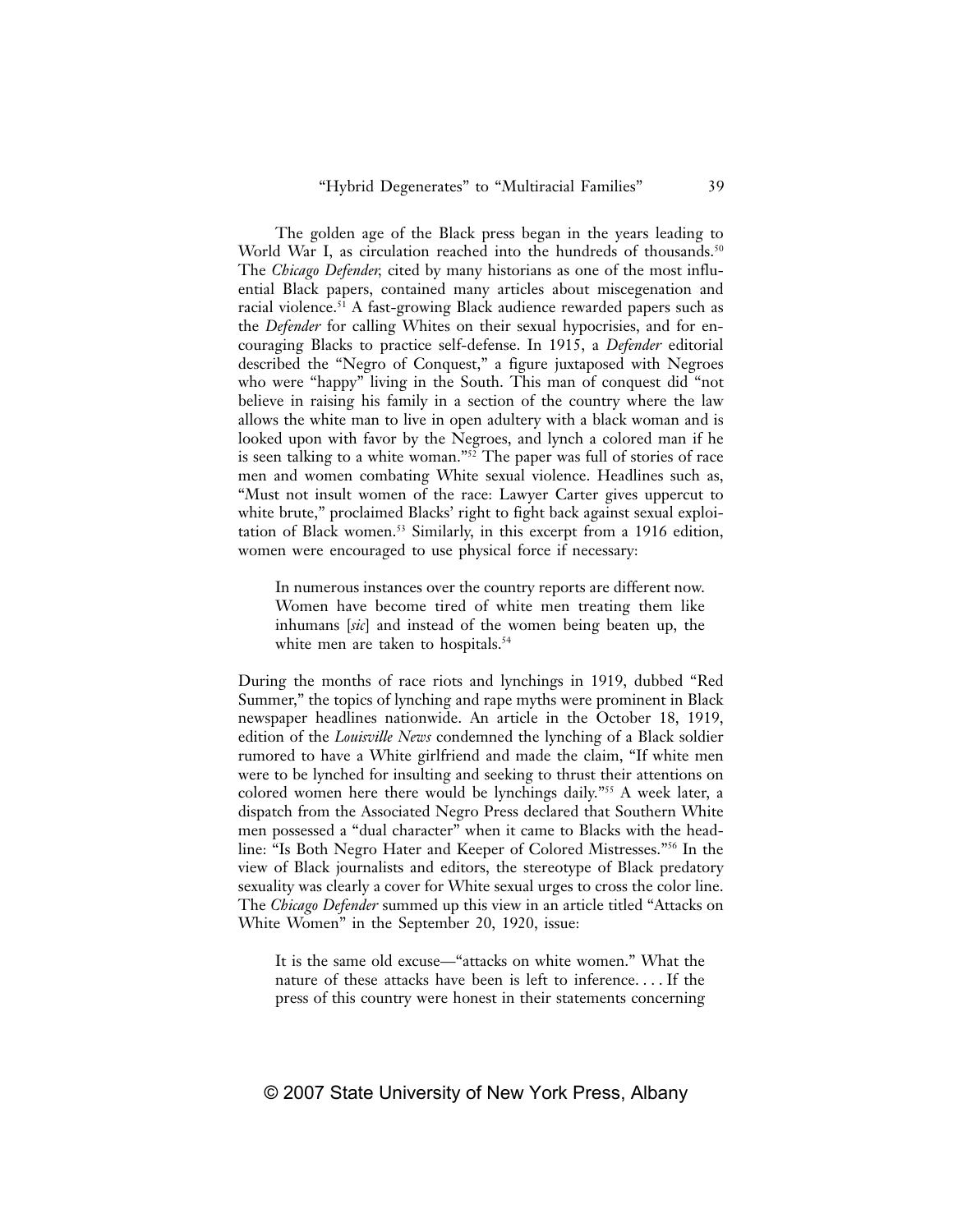such matters race rioting would be robbed of its chief inspiration. If the men of our group were to make reprisals upon the white people for the wrongs done the women of our race, America would see a red day. During the period of slavery the lecherous white master consorted with the slave women of his plantation and filled the South with his tawny offspring. The white sons of this master class are today passing laws to segregate their yellow kinsmen, but, if all reports are true, the separatist measures are only intended for daylight.<sup>57</sup>

#### *Romance across the Color Line in the Black Press*

Although the most common stories of interracial sex in Black papers involved violence, consensual relationships were also covered, particularly when members of high society were involved.<sup>58</sup> Usually, the newspapers portrayed these unions as destined for trouble, due to an imminent violent response from White men or the duplicity of a White woman. In an article titled "Actress Wanted Color, Not Husband's Love," the *Defender* reported how a White actress filed for divorce after discovering that her husband was "not a full-blooded white man." Another report focused on White entertainer Ruby Clark, the lover of a Black actor, Bob Anderson. Anderson was married to an African American woman, and also allegedly dating another Black woman, referred to as Cleo. When Clark accompanied him to see his Black mistress, a fight ensued over his two-timing, and Cleo shot him. Anderson's wife, the paper noted, blamed his White lover, Miss Clark, for instigating the attack.<sup>59</sup> Other articles depicted White women tricking their husbands into thinking that Black male employees or local businessmen had become their paramours.<sup>60</sup> Although papers didn't explicitly discourage interracial romance, it was clear from the stories that it was foolhardy for a Black man to attempt a consensual relationship with a White woman.

Black newspapers spoke out against antimiscegenation law, but this did not translate into wholehearted support for interracial marriage or intimacy. Rather, editors qualified these protests by proclaiming that most Blacks didn't want to "socialize" with Whites or marry them.<sup>61</sup> They declared that it was unjust and racist to legislate against miscegenation because the laws rested upon foul stereotypes of Black inferiority and White hypocrisy. Indeed, writers often suggested that it was White male desire that generated the most interracial sex, and the laws were merely vehicles for racist ideology.

Most people outside the penitentiary have the privilege of selecting their friends and associates. This fact should tend to allay the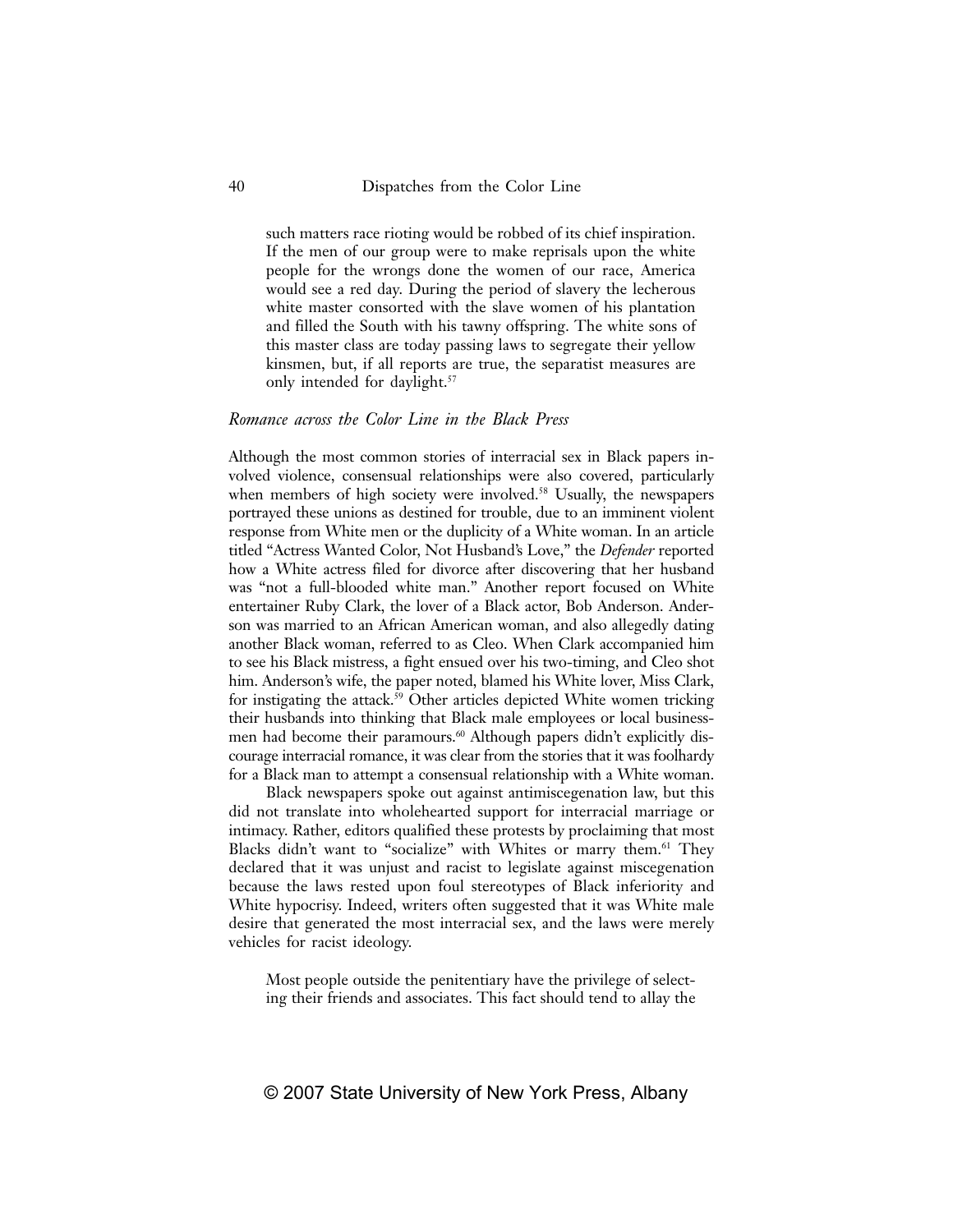fears of those who are imbued with the idea that it is our aim to break into their "exclusive" social circles. . . . American history records the fact that from the very beginning the white man sought us. How intimately he has been associated with us can best be judged by a casual survey of the millions of mulattoes in this country.<sup>62</sup>

In the same vein, articles concerning Black women and White men almost always depicted Black men protecting Black women from White sexual aggressors. One of the largest front page headlines for the October 9, 1920, *Defender* read, "Life of White Man Threatened for Insulting a Woman." The story related how "the trouble started when Harry Roeger (white) . . . knocked down a women of our Race" Afterward, a group of Black men proceeded to beat Mr. Roeger and his friends. Another *Defender* article applauded the fighting spirit of two race men who refused to allow a White man to accost a Black woman. The *Wisconsin Weekly Blade* relayed the story of a Black man who killed a White man in order to protect two young girls from him.<sup>63</sup> These articles charged race men with the duty of protecting race women at all costs, even one's life.

But some Black women were portrayed as deserving neither the chivalry nor the vengeance of race men. Black women who chose consensual cross-racial liaisons were treated with disdain and suspicion. The papers accused them of lacking morals and race pride. This set up a double standard in regard to interracial sex. Unlike the sympathetic men who escaped violence with the help of White female lovers chronicled in the work of Ida B. Wells, Black women who consented to relations with White men were targets for ridicule and shaming, as indicated by the following story, headlined "Southern Afro-American Girl Parades Her White Paramour at Fiske University Reception."

A merry waltz was in progress when in paraded a southern white brute and lyncher and his *mulatto* lover. Right here in Chicago and in the very midst of those who denounce the way the white men treat our women in the South.... [T]hey came in and sat UNMOLESTED. All day Friday the Chicago Defender received calls over the phone asking us to please make mention that this wench had dared to flaunt her low southern brute before the faces of decent mothers and sisters.<sup>64</sup>

This excerpt reflects many common stereotypes about mulattas. Notice that in the headline, the offending woman is referred to as "Afro-American," but by the middle of the first paragraph she is referred to as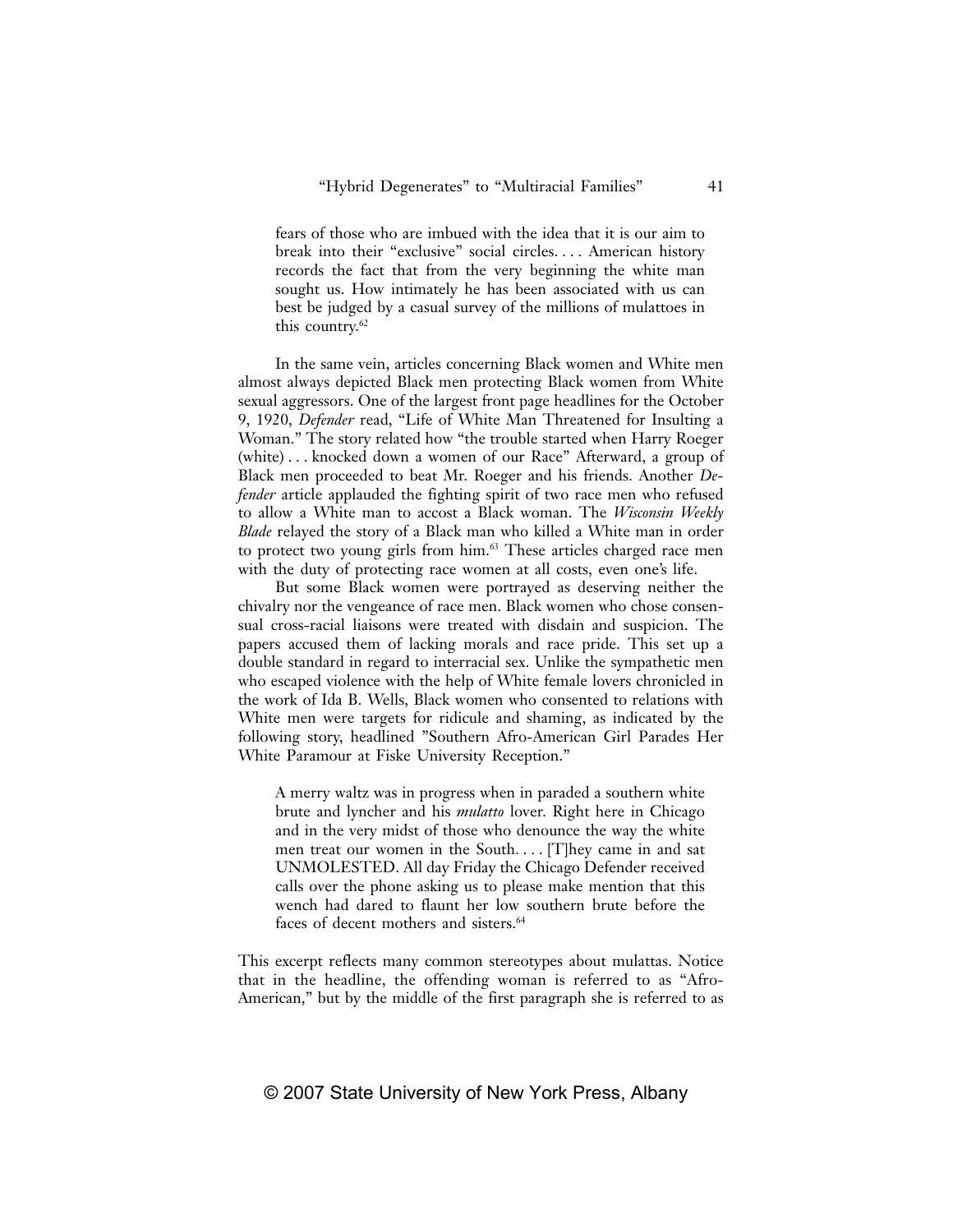"mulatto." This shift in language suggests that mulattas are attracted to Whites and/or draw the attention of White men because of their blood mixture and desire to be like Whites.<sup>65</sup> The article continues with more negative descriptions of mulattas:

There are lots more here in Chicago . . . mulatto girls who care only for certain jobs because they have white blood, and are forced to sell their bodies to hold a job. . . . Recently at a popular dance a certain young girl was ignored by a set of young, manly fellows who are well-known in this city. Her reputation for loving white men came and was known before she arrived. She was made to feel uncomfortable and she left.

The *Defender* suggested that, even if they try to socialize with Blacks again, mulattas who cross the color line are to be socially ostracized. "Real" race men are encouraged to criticize and embarrass Black women who choose White partners.<sup>66</sup> In the same vein, completely crossing over to the White side of the color line was cause for alarm, shame, and dismay. Interracial romance was one thing; passing quite another.

*Passing in the Black Press: Ridicule and Redemption*

How can you tell who is a Negro?

—*Chicago Whip*, September 13, 1919.

Periodically, stories of lighter-skinned Blacks passing for White appeared in the pages of Black newspapers. Multiracial Blacks who chose to pass were represented in a variety of ways. Some who passed were called race traitors in some accounts, as tricksters who "get over" on the White man, or as stealth "race spies," bringing back secrets from White society, in others.67 Some writers justified passing as a means of subversion, as in this article from the *Chicago Whip's* September 13, 1919, edition:

In the United States to-day [*sic*] there are over 1,000,000 mulattoes, octroons, and quadroons, that are so Caucasian in appearance that science is baffled. . . . Ninety-five percent of these hybrid people have gone over to the other side. They look like White people, they talk like White people . *. . but they always think as Negroes . . . the memory of old insults, and the knowledge that his fellows are still suffering, keep his mind forever colored and the spark of loyalty for his colored progenitors from ever dying*. 68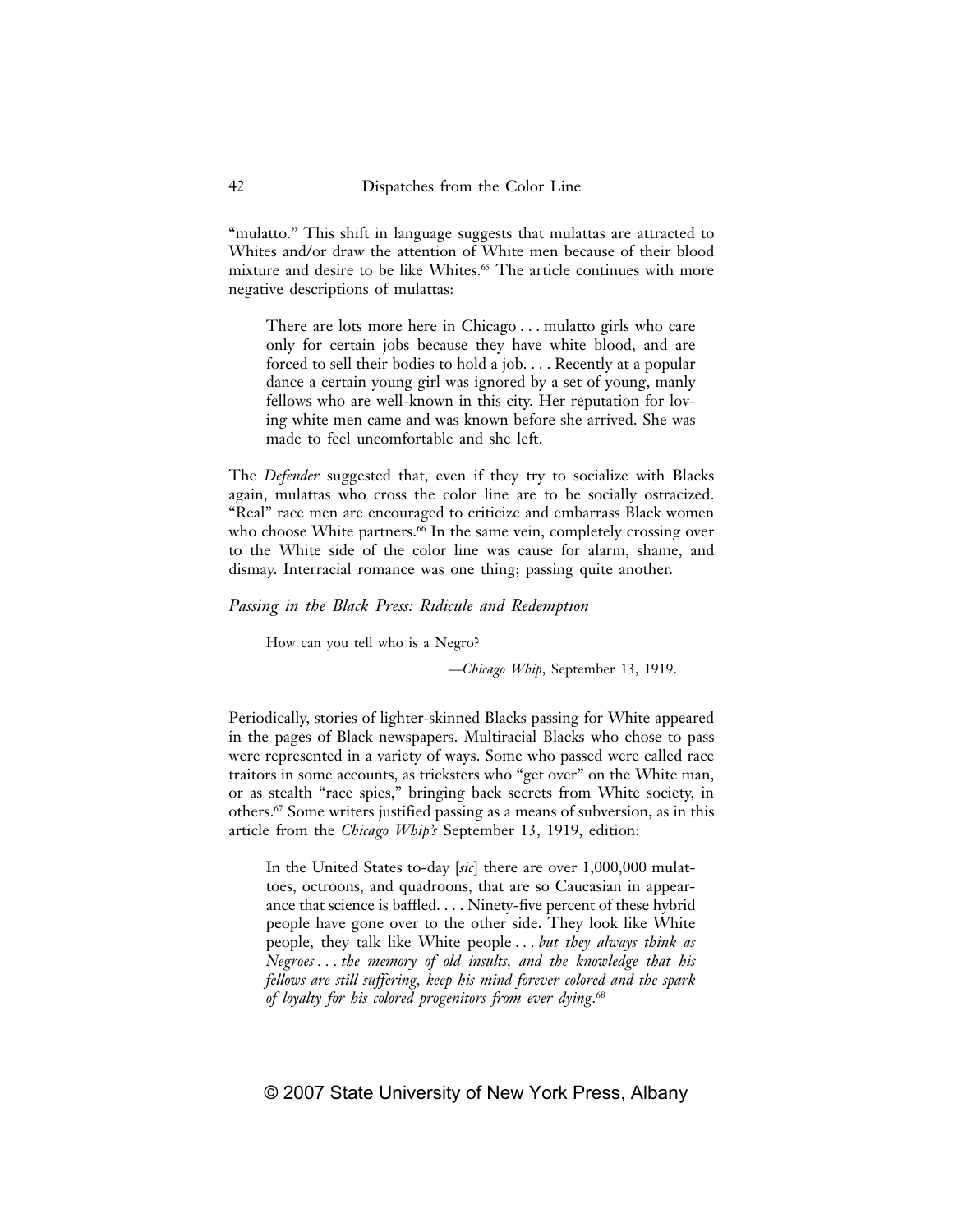In the New Negro era, this imagination of race solidarity made sense. Papers such as the *Whip* and the *New York Age* strove to present a united front of Negroes, striving toward excellence and resistance to White supremacy. Attributing race loyalty to an unknown (but large) number of passing Blacks functioned both to refute the White supremacist assumption that White blood and society were better and to project a solid coalition of Americans of African descent.

Not all stories of passing Blacks characterized them in such a positive light. Passers were often chastised for abandoning the race. Kathleen Hauke's essay on Elsie Roxborough provides an example of this trend.<sup>69</sup> Roxborough was the daughter of the first Black state senator in Michigan and the first African American woman to live in student housing at the University of Michigan, where she attended theater classes with future star playwright Arthur Miller.70 Unlike her White male classmate, race and gender barriers squelched Roxborough's dreams of success as a writer. Reborn as New York fashion maven Mona Manet, however, she wrote for magazines and produced fashion events, successfully passing as White among her closest co-workers.<sup>71</sup>

However, the Black press knew about her new life, and writers commented with humor and derision on the disappearance of the young woman who had once regularly graced their society pages. A 1937 column by William Smallwood in the *Baltimore Afro-American* spread the following word to the wise:

Though none of the metropolitan lads who pound typewriters for a living know it, Elsie Roxborough . . . has been living in Gotham for the past few months as Nordic—much to her family's undisguised disgust. You can imagine poor La Roxborough shuddering each time she slips into an uptown subway train.<sup>72</sup>

The writer's displeasure with Roxborough is clear. Not only is her family's disapproval (both her immediate and the implied family of the Black public) clear, but also the writer takes time to imagine her fear of being outed by Blacks living uptown (i.e., Harlem), because he assumes they would be able to see through her pass. Roxborough's pass was not total; she sporadically made contact with her friend, the venerated writer Langston Hughes, in her life as Mona Manet. Although the poet's feelings on passing were negative, Hughes did not expose her secret. Similarly, after her death when her uncle came to claim her body in New York, he made no mention of her past and told her New York acquaintances that the funeral would be private. He himself was light enough to pass, and thus, he did not expose her secret at death through his presence.73 Her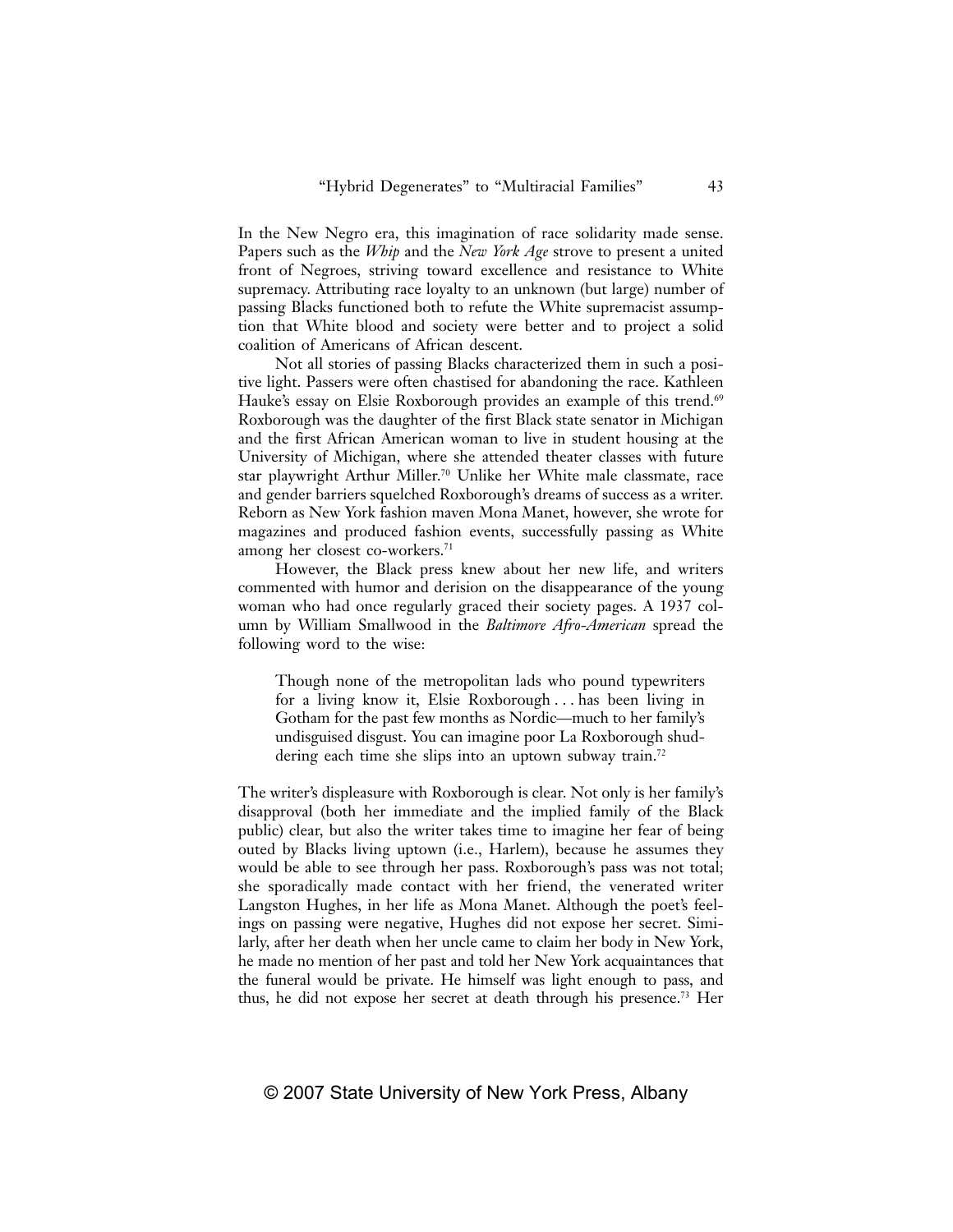uncle's silence is indicative of the ambivalent relationship many Blacks had and continue to have with passing; it is hard not to sympathize on some level with the passer's desire to masquerade and enjoy the privileges of whiteness, or to snicker at the duped Whites who could not "see" the Blacks among them. But the sympathy or pleasure felt when confronted with passing is always haunted by the realities of racism and continued oppression suffered by those without the privileges of light skin pigmentation.

While stories of "getting over" on Whites through passing probably provided some pleasures for readers of Black newspapers, newswriters did not sanction passing as a normative behavior or response to racism. The urge to pass, as in the *Whip's* fantasy of legions of ex-colored men, is a function of a racist system; light-skinned Blacks should remember their roots rather than attempt a complete transformation like Elsie Roxborough. In this way, the newspapers echoed the sentiments of many Black novelists and filmmakers that featured passing in their work. Giulia Fabi asserts that African American authors of the nineteenth and early twentieth centuries used passing to depict the evils of slavery, racism, and prejudice.<sup>74</sup> Similarly, Boeckmann's chapter on James Weldon Johnson's work notes that his passing character recognizes and describes the presence and effects of White racism as part of his journey.75 Like the *Whip*, Johnson's *Ex-Colored Man* is, in some ways, always "thinking like a Negro" even as he enjoys the benefits of his light skin. Indeed, at the novel's conclusion the main character expresses his frustration at his inability to use his musical talents to demonstrate the genius of the Black race.

Jennifer DeVere Brody's analysis of Nella Larsen's *Passing* highlights the passing Clare Kendry's refusal to frame her Black working-class roots as deviant/Other; she desires the company and memories of Black people and jokes with her semi-passing friend, Irene Redfield, about Whites.<sup>76</sup> Lauren Berlant's reading of the same novel emphasizes Irene's yearning to inhabit a body that is not stigmatized by color and gender conventions.<sup>77</sup> In contrast to White narratives, where White supremacy was reasserted and justified, Black authors used passing to expose and wrestle with the double standards of racial identities and expose injustices and traumas experienced by Blacks of all hues. Likewise, Oscar Micheaux's filmed depictions of mulattoes and mulattas often contained an inversion of the White-authored passing novel; discovering one's Black identity led to a happy ending and closure, not exposure and death.

The idea that people who passed would (and should) ultimately "embrace the race" returned at the advent of the civil rights movement of the 1950s. *Ebony, Color,* and *Jet* magazines all produced articles featuring former passers who had recently decided to refuse the opportunity to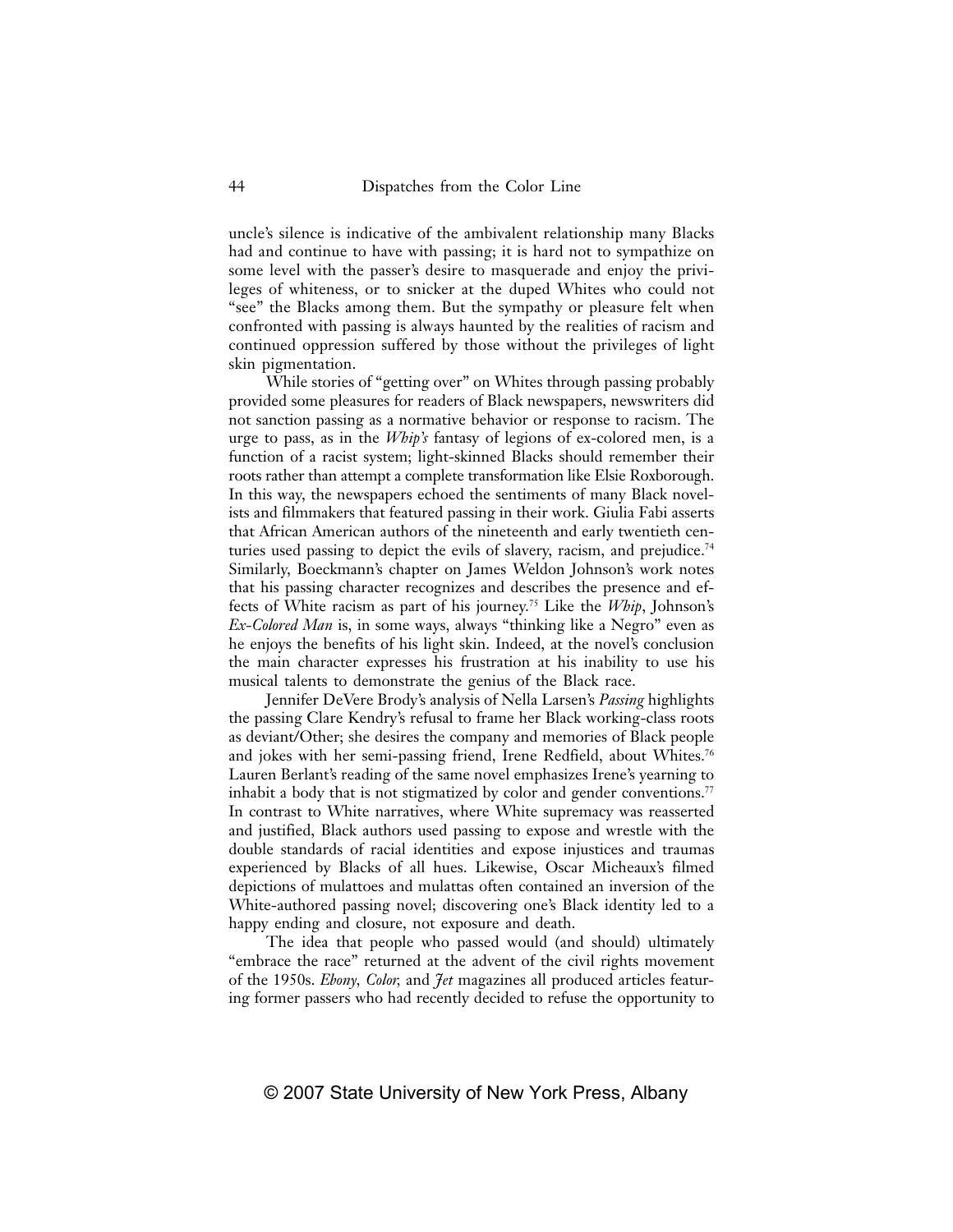pass. Gayle Wald analyzed this set of features and found that they followed the themes of middle-class advancement of Blacks popular in the press of the postwar period.78 Structured this way, stories of individuals rejecting passing and embracing Blackness called into question "the exclusion or selective inclusion of Blacks in the public sphere" by manipulating the usual framing of passing "to imagine a world in which 'White' skin would no longer be a prerequisite to equality."79 The "reformed" passers were used to illustrate not only race pride, but the idea that individual social mobility was more accessible to Blacks due to reforms of the war years that opened new opportunities in certain industries and government service.<sup>80</sup>

Given this history of Black authors' approaches to passing, it is not surprising that the Black press, when confronted with Susie Phipps's story<sup>81</sup> in the 1980s, emphasized race pride and the hypocrisies of white supremacy. As with Elsie Roxborough and the passers of the past, her case was met with a mixture of bitter humor, memories, and political agendas that highlighted the continued effects of racism in Black lives and national culture.

## Mainstream Media Portrayals of Race Mixing after World War II

In the years before and during World War II, filmmakers and radio producers were encouraged to produce programs to defuse racial and ethnic tensions, which the federal government feared might damage the war effort. The target groups for many of these media messages were Blacks and working-class European ethnic groups.<sup>82</sup> Hollywood's "message films," many of which lauded the contributions of Black soldiers, created a popular space for a new liberal race relations discourse. After World War II, Hollywood continued to experiment with liberal "message films," meant to encourage the masses to aspire to particular cultural traits and goals and to reject prejudice. Gayle Wald examines two such films that revolved around passing, Alfred Welker's *Lost Boundaries* and Elia Kazan's *Pinky,* which contained different, less tragic, outcomes for their miscegenated protagonists than the passing tales of the nineteenth and early twentieth centuries.<sup>83</sup>

While these biracial characters—all portrayed by Anglo actors—are exposed as fraudulent "passers," they have already achieved and performed bourgeois respectability that distinguishes them from other stereotypical Blacks. Additionally, Wald argues, "both films represent racial discrimination and exclusion as inducements to pass" but "the real heroes of the films are sympathetic whites" who allow passers to participate in a limited engagement with white middle-class society.<sup>84</sup> For example, the mulatta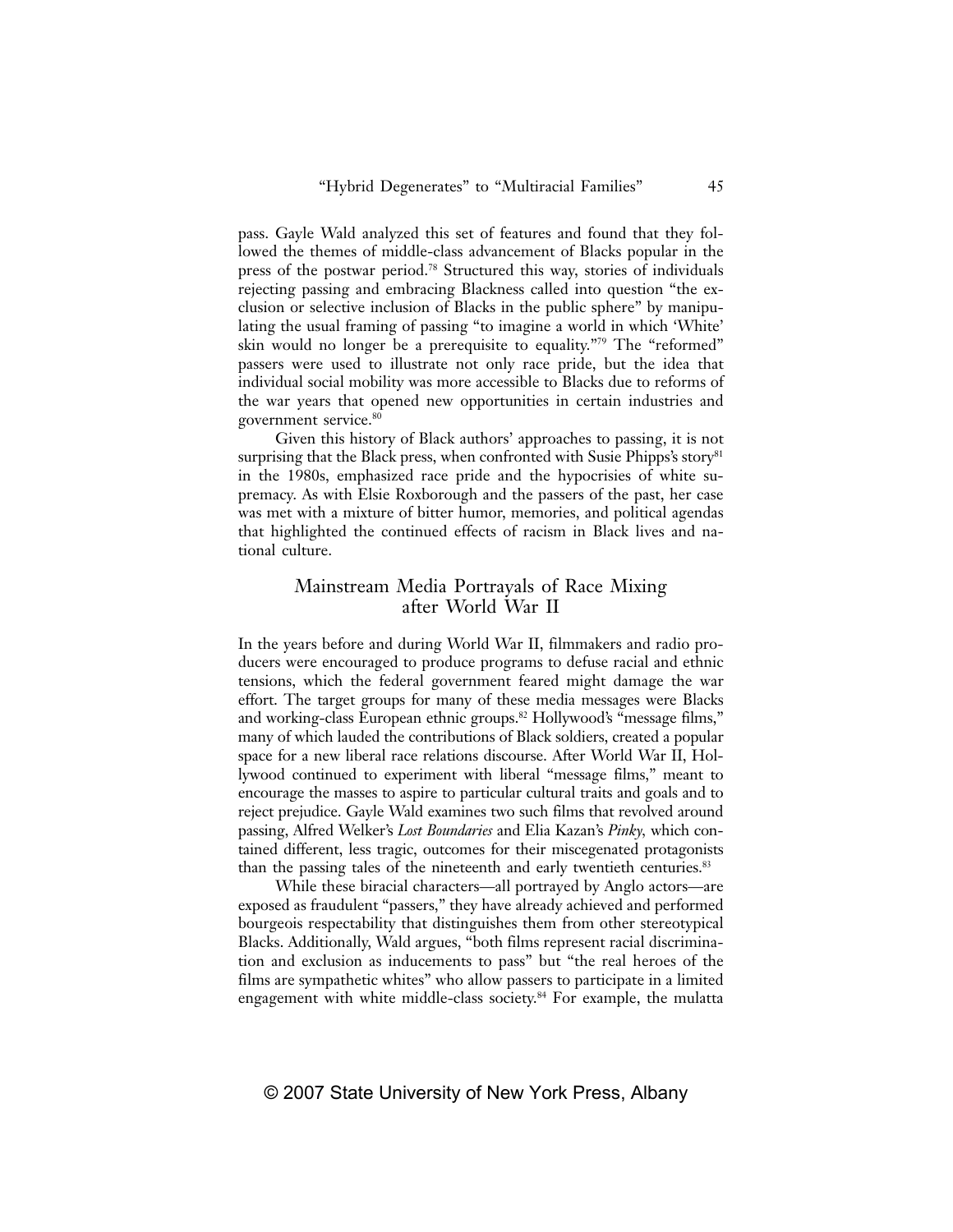Pinky decides to end her engagement to a White fiancé. She is later rewarded by a windfall inheritance that allows her to open a hospital for black children—that solidifies her position as a lady and member of the middle class. Thus, Pinky is placed above other Blacks, but still distanced from White public and private spheres. In *Lost Boundaries*, after the passing parents reveal to their son that they are part Black, he runs away from their White middle-class enclave to see "real Blacks." His harrowing trip through a stereotypical Harlem highlights the deviant behavior of other Blacks who display none of the middle-class behaviors of the protagonists and their White neighbors.<sup>85</sup> Thus, Wald concludes, race and class are intertwined in passing narratives; distancing oneself from the lower class (and race) is crucial for the passer/multiracial character who wishes to remain in or near the White public sphere, however tenuous his or her position may be.

Interracial romance films of the 1950s and '60s often emphasized the roles of heroic, forward-thinking Whites. In *Sayonara*, for example, Marlon Brando's main character and his White buddy both protest the U.S. armed forces' attempts to keep GIs from marrying local Asian women. In contrast, Brando's Japanese love interest is the one who pessimistically insists to her lover that their marriage would never survive. In that climactic scene, she is the one to cry the question, "What about the children?" He answers, "They'll be half-American and half-Japanese; half yellow and half white." In this and other romances between White male soldiers and Asian women, the presence of the American military is played down as a mere plot device to join star-crossed lovers. Relatedly, male Asian characters who pursued White women were usually sinister or slapstick caricatures, never serious rivals to White men.<sup>86</sup>

Similar to *Pinky* and *Lost Boundaries*, interracial romance films reinforced the importance of class and geographic distance from other people of color to make limited interracial intimacy work. The most famous American interracial romance film, *Guess Who's Coming to Dinner*, features a solidly middle-class Black man, played by Sidney Poitier. A doctor, an eloquent speaker and sharp dresser, Poitier's character was the perfect prospective son-in-law—except for the color of his skin. Susan Courtney's analysis of the film and other 1960s films that featured mixed-race couplings reveals that, save for small moments of tension, these movies reinforced racial divisions and did not challenge White patriarchal authority.87 Likewise, in many other films and TV shows that featured Black actors in the 1960s (e.g., *I Spy, Julia*), the Blacks allowed into the circle of White society are "exceptional" in every way. As Robin Means Coleman explains in her history of Black sitcoms, in the 1960s and '70s Black actors were either isolated from all other Blacks or particular expressions of culture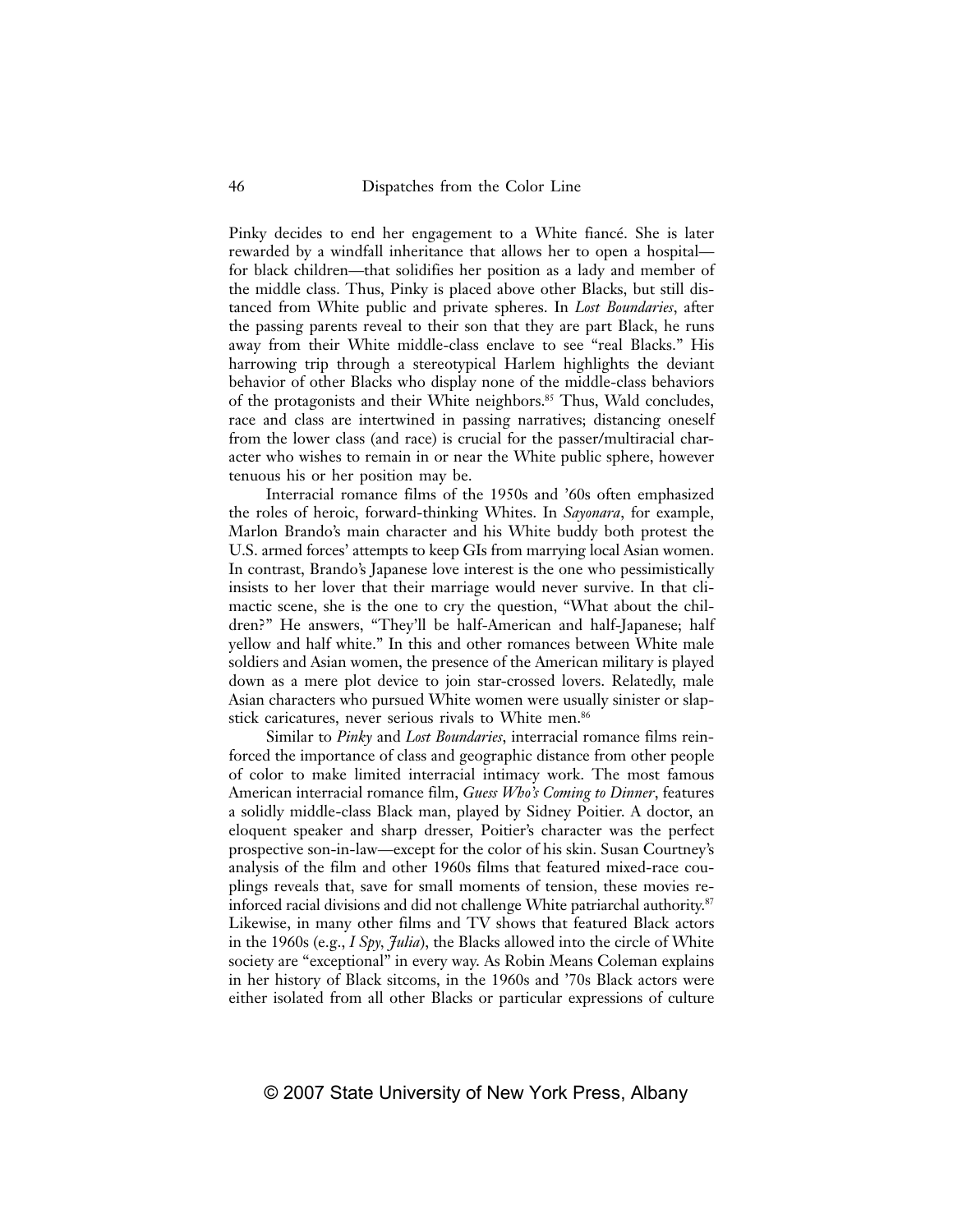or behavior identified as Black, or segregated in all-Black casts with little or no contact with Whites.88

Despite these small steps toward "positive" portrayals of interracial contact, in other arenas of mid-century popular culture, race mixing was still viewed as a looming threat to White status and control. The incredible popularity of Black performers of rhythm and blues music with White youth sparked consternation, censorship, harsh rhetoric, and physical violence across the country. As the civil rights movement built momentum and crossover Black artists and their White adherents and imitators increased, uglier descriptions of miscegenation resurfaced as part of the massive resistance campaign and in more genteel circles. Politicians, parents, and music industry officials worried (and periodically continue to worry) about the effects of Black music on White teens. Musicians who played "race music" were harassed, attacked, and in some cases, chased out of the business by Whites who feared amalgamation.

Brian Ward recounts the trial of the "wholesome" Black doo wop group, the Platters, who were arrested for entertaining three White women and one Black woman in a Cincinnati hotel. Although the group was acquitted of the charges of aiding and abetting prostitution, the judge in the case took the opportunity "to deliver a lengthy rebuke, encapsulating white fears of rampant black sexuality: 'You have taken that which can be the core of reproductive life and turned it into a socially abhorrent, tawdry indulgence in lust.' "89 Some segregationists were so sure that Black music had the power to turn White girls and women into sexual partners of Black men, they bullied and intimidated radio programmers and record store owners in addition to Black musicians. Members of the Ku Klux Klan vandalized the transmitter of WEDR-Birmingham, one of the most popular stations playing Black music.90 Louisiana and other states passed laws against interracial dancing, musical performances, and the like, all of which were assumed to incite miscegenation.

Patterson relates how, in the wake of *Brown v. Board of Education*, segregationists used fears of miscegenation in public campaigns against school integration.<sup>91</sup> Responding to the *Brown* ruling, many Whites felt free to publicly insist that "black men lusted after white women and that mixing would pollute the purity of the white race."92 From state legislatures to the pages of leading newspapers and magazines, segregationists insisted that mixed schools would result in mixed blood. In the *Atlantic Monthly,* one South Carolinian wrote that school integration would mean "mixed matings would become commonplace and a greatly enlarged mixedblood population would result."93 The specter of mixed-bloods was used to justify the intense violence and legal intransigence that Black students and their parents faced as they courageously tried to desegregate schools.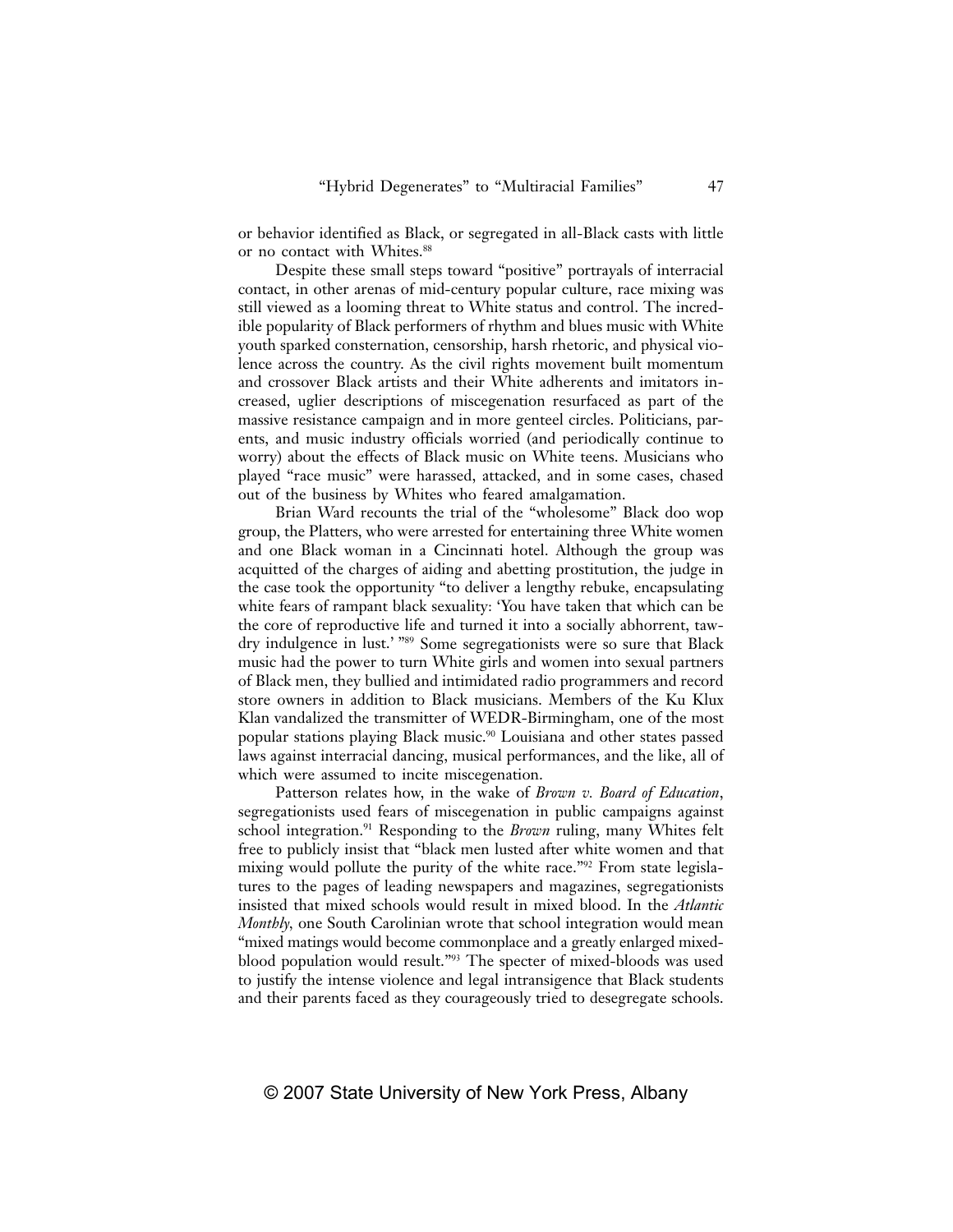Despite the scholarly turn to more liberal consideration of race relations and a rejection of biological conceptions of race by many scientists, segregationists were comfortable with using the language of amalgamation and blood pollution to support their violent opposition to Black freedom movements and cultural influence.

By the time the Supreme Court overturned the last antimiscegenation laws in *Loving v. Virginia* in 1967,<sup>94</sup> no clearly new profile of mixedrace people had emerged from scholarship, law, or popular culture, although some stabs had been made at portraying interracial romance in a positive light.95 Whether based on biological assumptions or social psychology, people of mixed race were still seen as misfits by the dominant society. The marginal man theory still reigned, and interracial parents were encouraged to teach their children to associate themselves with a single race. Even with the emergence of "children of the movement" born to interracial couples who met through civil rights activism—the overriding ideology concerning race mixing was that it would harm families and/or society by creating a set of people with no natural or definable racial home. Not until the emergence of a new group of multiracial scholars and activists was this conventional wisdom vigorously challenged.

#### Reimagining Race Mixing: New Multiracial Scholarship and the Mixed Race Movement

In the 1970s, groups of mixed-race families and their children began to form to support formal networks. Founded in 1978, I-Pride (Interracial Pride) is recognized as the first large-scale organization dedicated solely to advocacy for multiracial people. According to most accounts, these groups functioned as safe havens for multiracial people and their families, providing social contacts and fora for people to share experiences and dispel stereotypes about interracial marriage and mixed-race identities. In 1988, the Association of MultiEthnic Americans (AMEA) was created to serve as a national umbrella organization for the growing number of state and local organizations for multiracial families, to give those groups a national presence. Thus, by the 1990s, many of them had grown beyond consciousness-raising and family picnics; they had become social movement organizations with offices and boards of directors. Through organizations such as AMEA, they were able to plan strategies locally and nationally as a new social movement.

Simultaneously, a body of scholarship emerged. A new generation of social scientists proclaimed the presence of a new multiracial identity that directly challenged the hegemonic stereotypes of tragic mulattos and hybrids. Gloria Anzaldúa's *Borderlands/La Frontera: The New Mestiza* and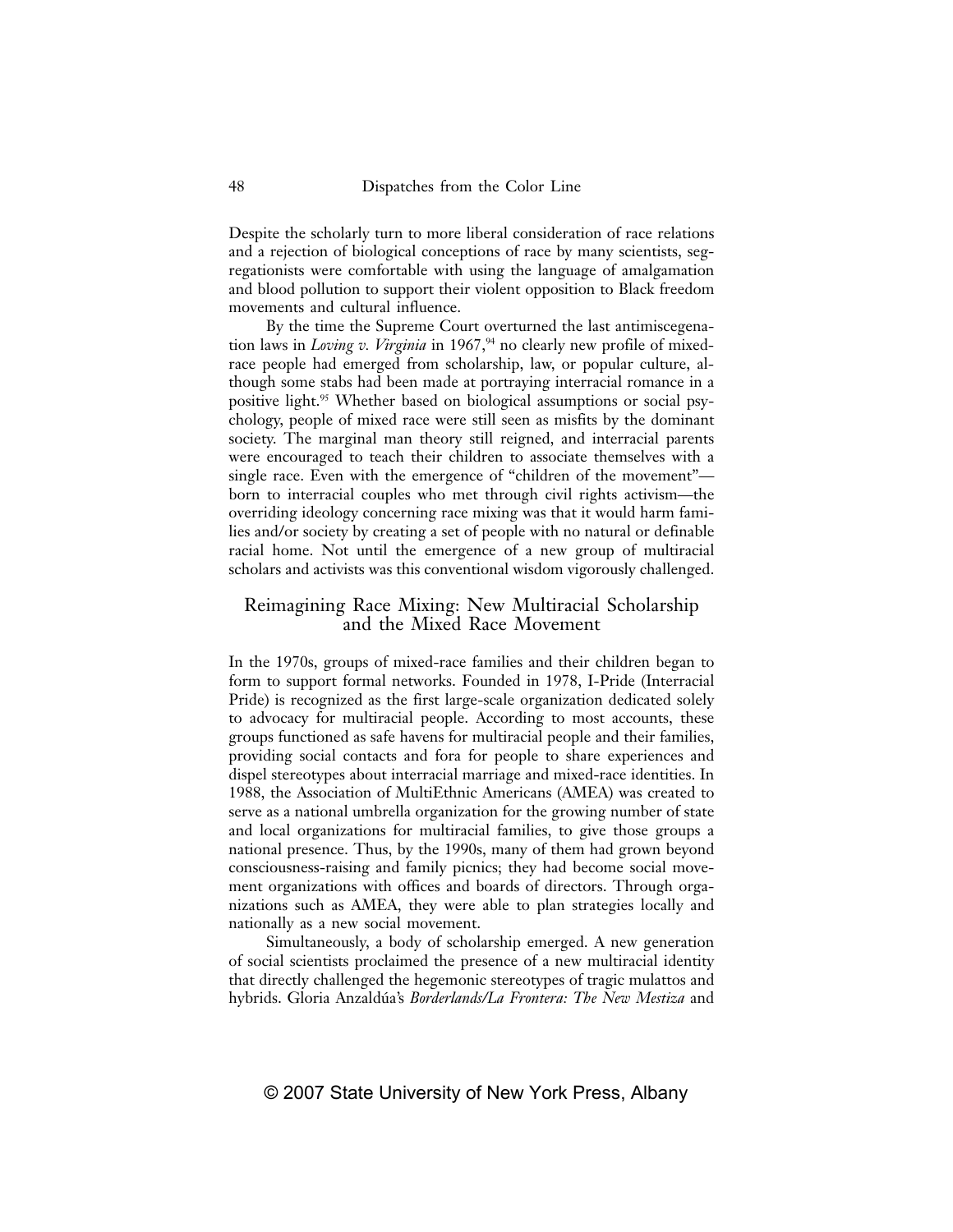Maria P. P. Root's edited collection *Racially Mixed People in America* are considered landmark texts in this scholarship.<sup>96</sup> Anzaldúa asserted that the borderlands are spaces where mestizas can access a rich, complex vision of society and power relations in order to deconstruct hierarchy and foment struggle. Root and colleagues argued against dominant psychological and historical approaches that depict people of multiracial identity as inherently damaged and doomed to ostracism. Rather, these authors emphasized the role of racism in subjecting multiracial people to shaming, violence, and isolation. These books and their descendants present a multiracial identity that privileges intersectionality, and proclaims that a both/and identity and perspective on race can be achieved, and that racial dichotomies are rooted in White supremacy, imperialism, and sexism.

In the last thirty years, this growing group of activists and scholars has made efforts to reclaim multiracial identity as a positive quality, to be celebrated and deployed in order to expose and undermine the fictions of racial hierarchy and racism. Similar to other new social movements, constructing a positive, generative identity is central to this movement, if not its defining aspect. Through conferences, marches, scholarly and popular writing, multiracial people and their allies have rejected the stereotypes of the "tragic mulatto" and the idea of distinct racial groups, advocating instead for psychological and sociological approaches to race that recognize that bi- and multiracial people can indeed adopt a both/and sense of racial identity rather than being torn apart (or rejected) by two social groups, or choosing one over the other. One main goal articulated by many multiracial organizations has been to change how the state classifies multiracial people. Parents, particularly, have articulated their children's need to have the choice to identify the races of both parents on school and health care data forms. Breaking from the school of thought that one had to bond with a single racial group to have a healthy self-concept, parents of multiracial children and psychologists argue that multiracial children would be healthier if they were not forced to choose between their parents, a choice that could imply a hierarchy of races in the household and the wider society.<sup>97</sup> Indeed, the original mission of I-Pride was to lobby the Berkeley, California, school system to include a multiracial option on school forms.98 By 1995, multiracial activists were successful in changing school forms in Ohio, Michigan, Florida, Illinois, and Indiana.<sup>99</sup>

As these individuals and organizations endeavored to reframe multiracial identity in the public sphere, the most visible aspect of their project became the campaign to add a multiracial category to the U.S. Census. In 1989, AMEA contacted members of Congress about changing the Census Bureau's racial categories to include a multiracial option, and were later invited to testify to the House Subcommittee on the Census in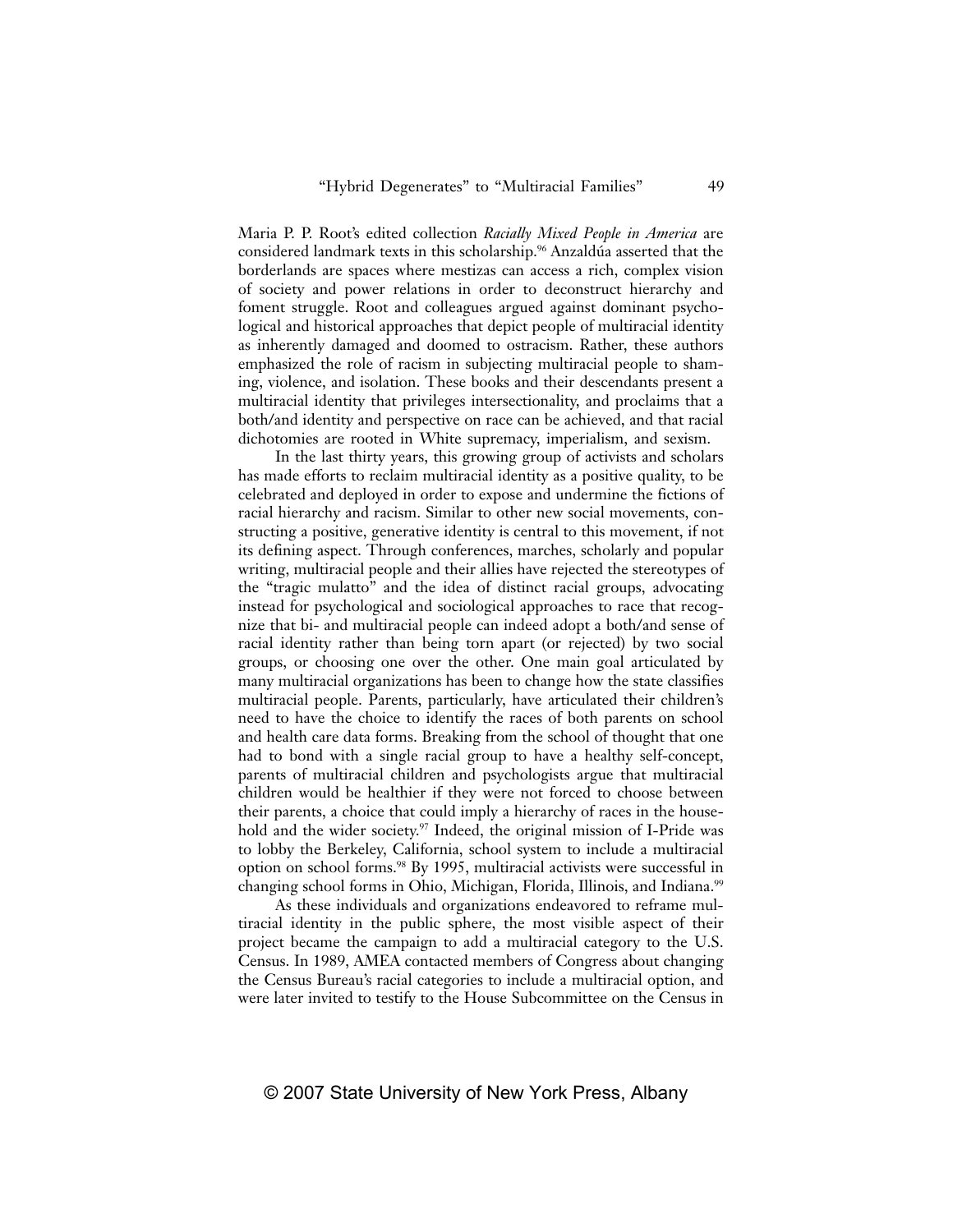1993.100 Thus, the first multiracial issue to gain national publicity was the fight for a new census category. This nationally visible campaign, spearheaded mainly by AMEA and Project RACE (Reclassify All Children Equally) has drawn the most attention among the news media, following sparse interest in multiracial identity since the mid-century. Indeed, despite sporadic attempts in entertainment media in the1980s and 1990s to portray interracial love stories or biracial characters, the notion that tens of thousands, if not hundreds of thousands, of individuals and families in the United States were in the process of forging new multiracial identities was lost on mainstream media.<sup>101</sup> However, bolstered by the census campaign and the popularity of young multiracial celebrities, such as Tiger Woods, who publicly described and celebrated their multiracial heritage in the 1990s, news media latched onto the story of multiracial people. Certainly in contrast to earlier depictions, contemporary mainstream media have put multiracial identity in a better light.102 However, just as the burgeoning mixed-race literature and multiracial-identified populace flew under the radar for years before gaining media attention, specific aspects of the movement and its varied philosophies and goals concerning race have been lost in the glare of subsequent publicity. Namely, mainstream media have avoided the challenges to Whiteness and racial hierarchy that many multiracial scholars and activists emphasize in their work.

The successful campaigns to include a multiracial category on school forms followed by the push to make similar changes to the Census put multiracial organizations directly in conflict with many well-established civil rights organizations, including the NAACP, MALDEF, and National Council of La Raza. When the OMB solicited public comment on changing Directive 15, the rules that created the five racial designations used and officially recognized by the federal government, AMEA, Project RACE, and other groups took the opportunity in hand. In the eyes of other civil rights groups, however, multiracial activists were heading in the wrong direction. The liberation movements for people of color in the 1960s and '70s ushered in an era of racial and ethnic pride and an investment in one's right to choose and claim a particular, nonpejorative identity label. Thus, as Kim Williams argues, the multiracial movement is connected to other movements for people of color in the quest to determine for themselves how they are named in society. However, because Directive 15 and many pieces of civil rights legislation were implicitly referring to inequalities between Blacks and Whites, the categories created in 1977 were problematic from the start. Williams writes, "[T]he policy outcomes associated with the civil rights movement focused exclusively on racism, discrimination, and equality, leaving aside (a) the question of race itself and (b) the possibility of ongoing and considerable changes in racial demographics."103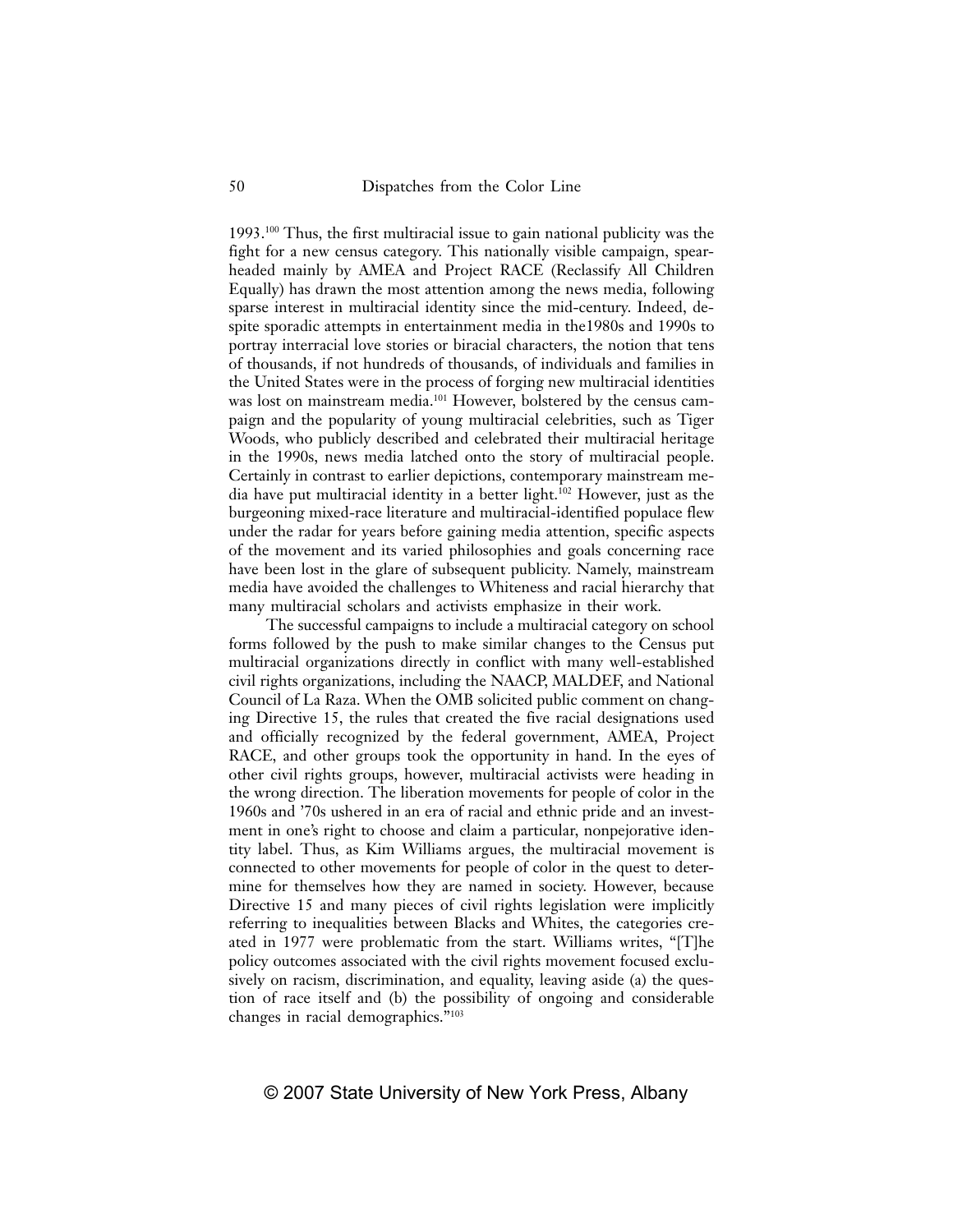This part of the bureaucratic apparatus that made many aspects of civil rights oversight and prosecution possible—the collection of racial data—has become the target of the multiracial movement. Kimberly McClain DaCosta notes, however, that the multiracial movement differs from earlier movements' assertions of racial identity and self-determination of racial labels in that multiracial activists have "used the codes of liberal individualism" to claim racial and ethnic identification as an individual right.104 This individualist ideology and rhetoric can be contrasted to the nationalistic claims made by Blacks, Chicanos, and Native Americans in earlier fights for representation. Hence, the approach and aims of some multiracial activists toward racial categorization are greeted with suspicion by established civil rights organizations that view the government's racial categories primarily as a tool for racial justice, not a vehicle for an individual right to self-realization or validation.<sup>105</sup>

Nancy Brown and Ramona Douglas emphasize that many participants in the movement, particularly members of AMEA, have been simultaneously concerned with questions of social justice and equality for people of all races in addition to the more visible issue of government racial categories. The work of Maria Root, Teresa DeLeon and Cynthia Nakashima, and G. Reginald Daniel, among others, reflects the concern that antiracism and resistance to White supremacy should be integral to the movement and conceptions of multiracial identity. Other chroniclers of the movement, such as Dalmage, emphasize that many White members of interracial families were initially drawn to these groups because they had felt "for the first time, the hurtfulness of racism" through their experiences with spouses and children; however, many then adopted the idea that multiracial identity and involvement in cross-racial intimacy are the means to transcending race, rather than arguing that society needs "to transcend the biased meanings associated with race."106 As I demonstrate in chapters 5 and 6, however, the groups and scholars that endorse this latter view are not the ones normally consulted by the mainstream press.<sup>107</sup>

Some observers of the multiracial movement are suspicious about the role of White parents, many of whom have been quite visible at congressional hearings and other media events concerning the 2000 Census. These adults who claim to speak for the rights of their bi- and multiracial children are often viewed as disconnected from the communities and concerns of people of color. The large numbers and visible presence of White mothers in multiracial organizations have generated the suspicion that multiracial activists want to distance their children and themselves from other minority groups. One person who has inspired this interpretation in particular is Susan Graham, head of Project RACE, who testified during congressional hearings on the Census racial categories. Graham publicly embraced Newt Gingrich for his endorsement of the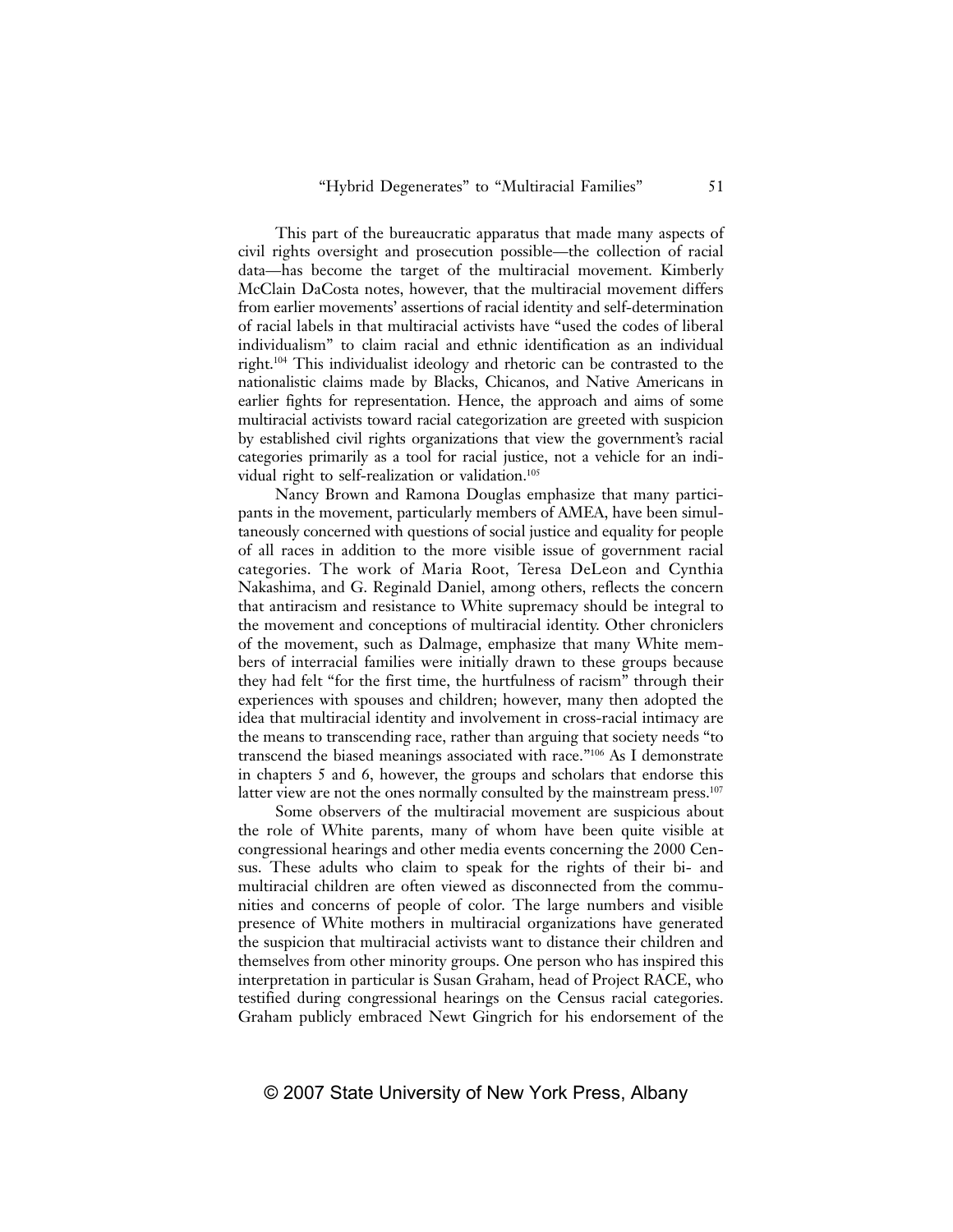stand-alone multiracial identifier, and expressed outrage when a standalone multiracial identifier was rejected in favor of the multiple check-off system supported by established civil rights organizations such as the NAACP and MALDEF.108 Indeed, her reaction and the desires of others to have stand-alone multiracial identifiers frustrated civil rights groups, who argued that the most important issue with the Census was avoiding minority undercounts that would effect many important policies crafted to monitor racial progress and sanction those who discriminate against minorities. In her study of the movement, McClain DaCosta notes that members of AMEA were self-conscious about the fact that the majority of their representatives were from Black/White couples and families, and made efforts to diversify their public image as they negotiated with the OMB and Congress. "In particular, the support of Asian multiracials eased the suspicion of some that those in favor of multiracial classification were actually interested in being a little less Black."109 Despite the outreach to multiracial people who are not Black/White, many traditional civil rights groups and laypeople still harbor concerns that the multiracial movement aims to achieve a higher "whiter" racial status for its constituents than for monoracially identified Blacks, Asians, and Hispanics.

White members of multiracial organizations and families are not the only ones viewed critically for pursuing a separate identifier for multiracial people. A vocal group of multiracial-identified political activists have wholeheartedly adopted the "color-blind" rhetoric and political positions espoused by neoconservatives. For example, Charles Byrd, editor of the e-zine *Interracial Voice*, has thrown his support behind conservative University of California Regent Ward Connerly, sponsor of the anti–affirmative action Proposition 209. Like Graham, Byrd was angered by the OMB decision to use a multiple check system without a standalone multiracial category and blames civil rights groups for "denying" multiracial people their own unique category. Because of his position as an editor and his connections to major multiracial organizations, Byrd has been a favorite contact for journalists. Connerly—who has recently become eager to explain his White, Native American, and Black ancestry to the media—has launched another racial ballot proposal named the "Racial Privacy Initiative" (RPI). The RPI calls for an end to government collection and use of racial categories; Byrd and others have come out in support of the measure.

As I discuss in both chapter 6 and the Conclusion, Connerly and other neoconservatives use the growing multiracial population and a number of interracial marriages as "proof" that race no longer matters in our society. Byrd and others have supported Connerly's latest "solution" to racial issues, arguing that racial labels themselves must be eliminated